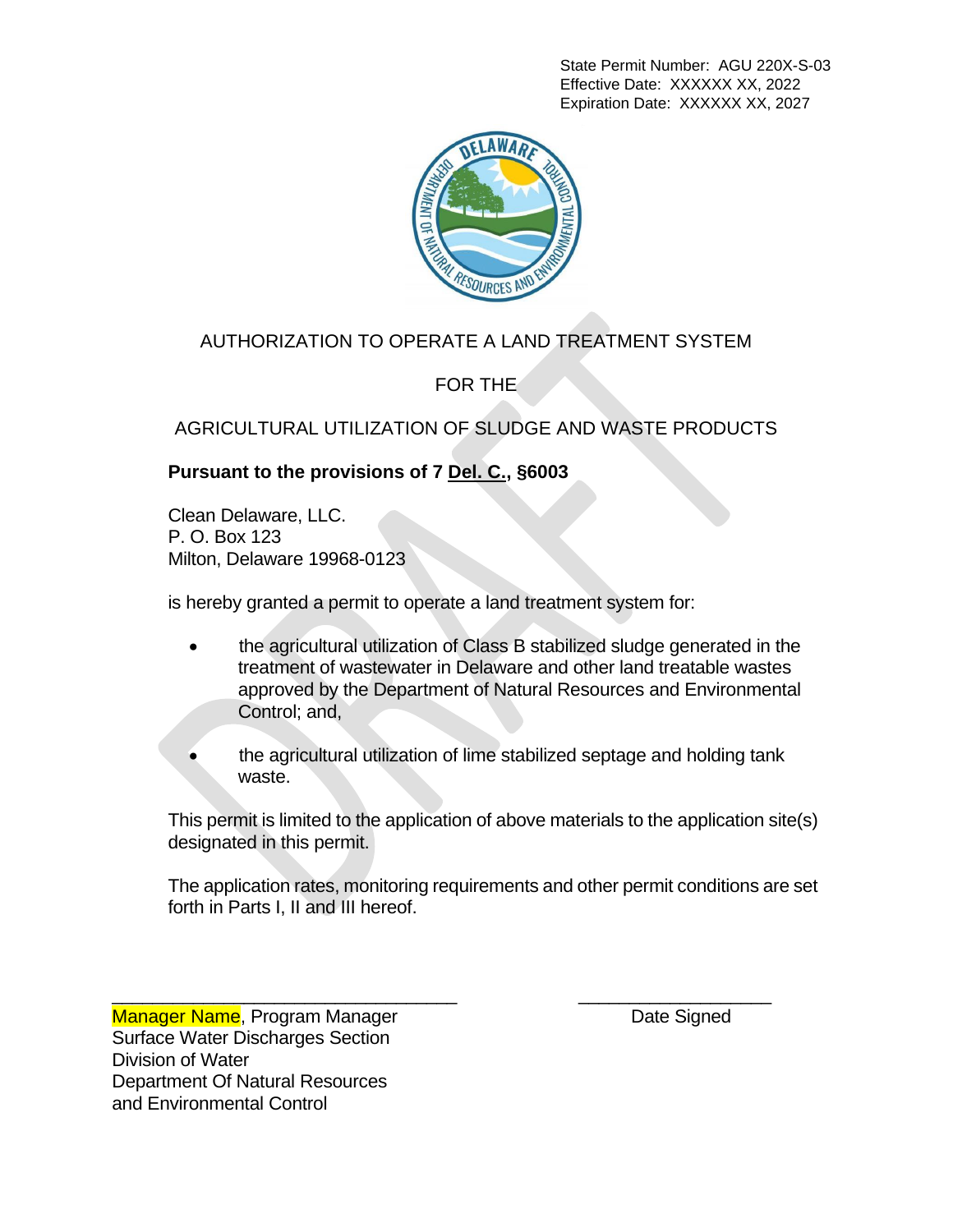Part I State Permit Number AGU 220X-S-03 Page 2 of 29

**Part I**

# **A. GENERAL DESCRIPTION OF OPERATION**

The operation involves agricultural utilization of approved stabilized wastewater sludge from wastewater treatment facilities in Delaware and other approved land treatable wastes/residuals, as approved by the Department of Natural Resources and Environmental Control (e.g. brewery waste and grease trap waste), at agronomic rates onto the approved sites listed in this permit. In addition, this operation involves the transportation of approved septage, holding tank waste, and minor wastewater treatment facility sludge to the Milton Farm lime stabilization plant. After treatment in the lime stabilization plant, the aforementioned wastes may be applied onto Milton Farm fields one, two, and four in accordance with the conditions in this permit.

Stabilized sludge, septage, and wastes shall be delivered to the approved sites in accordance with a valid Delaware waste transporters permit. Sludge and/or waste will be applied either by means of surface application with or without incorporation or by subsurface injection. Class B septage shall be surface applied without incorporation in accordance with Part I, D.1 and Part III, A. of this permit.

All sludge (septage is included herein as sludge) and any waste products containing pathogenic agents shall be stabilized in accordance with a process cited in Part III, (B), of the Guidance and Regulations Governing The Land Treatment of Wastes.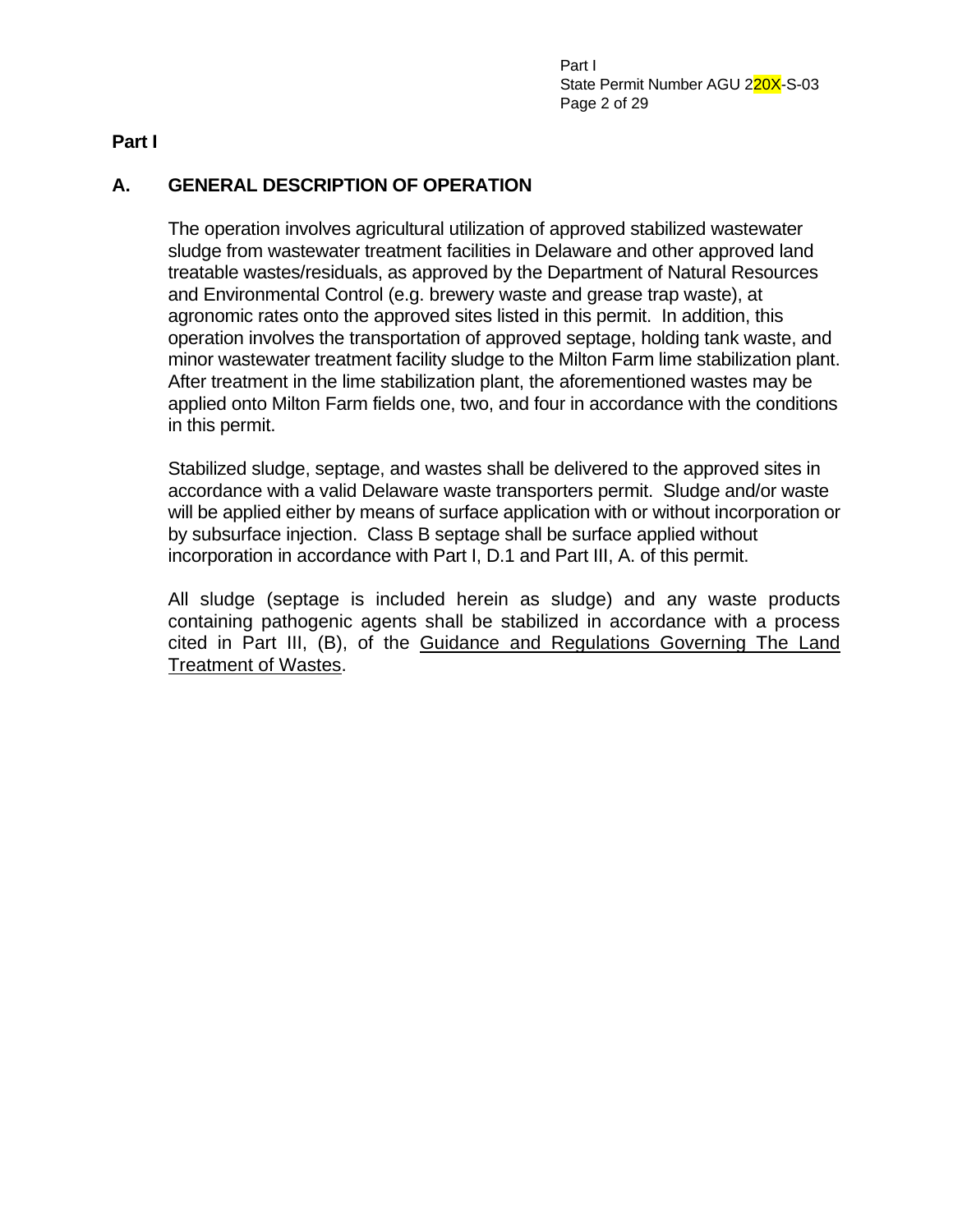Part I State Permit Number AGU 220X-S-03 Page 3 of 29

#### **B. SITE LOCATIONS:**

#### **1. The Milton Farm Site Description**:

This site consists of approximately 170 acres of land, suitable for land application, located east of Route 30 (Isaacs Road) and north of Route 16 (Milton-Ellendale Highway) approximately 1 mile northwest of Milton, Delaware.

Tax parcel numbers: 2-35-14.00-1.00, 2-35-14.00-2.00, 2-35-14.00-3.00, 2-35-14.00-60.00



\* Application areas are approximate. Refer to PDR for specific application areas and field acreages. Buffer zones as specified in Part I, D.1 of this permit shall be maintained when applying materials regulated under this permit.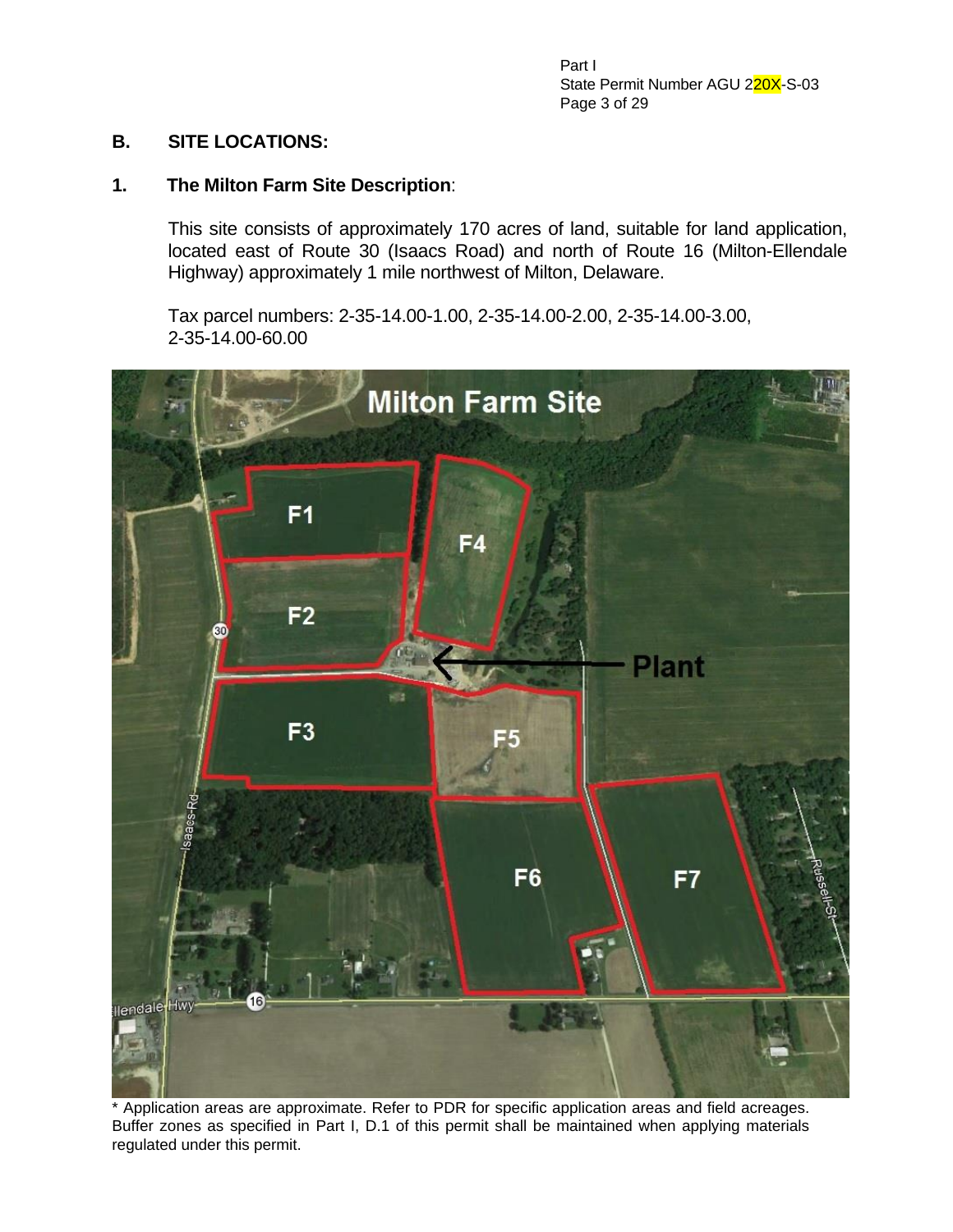Part I State Permit Number AGU 220X-S-03 Page 4 of 29

**2. The Harbeson Site:** This site consists of approximately 24 acres of land, suitable for land application, located on the south side of Route 9, approximately 500 feet east of Route 5 in Harbeson, Delaware.

Tax parcel number: 2-35-30.00-62.00



\* Application areas are approximate. Refer to PDR for specific application areas and field acreages. Buffer zones as specified in Part I, D.1 of this permit shall be maintained when applying materials regulated under this permit.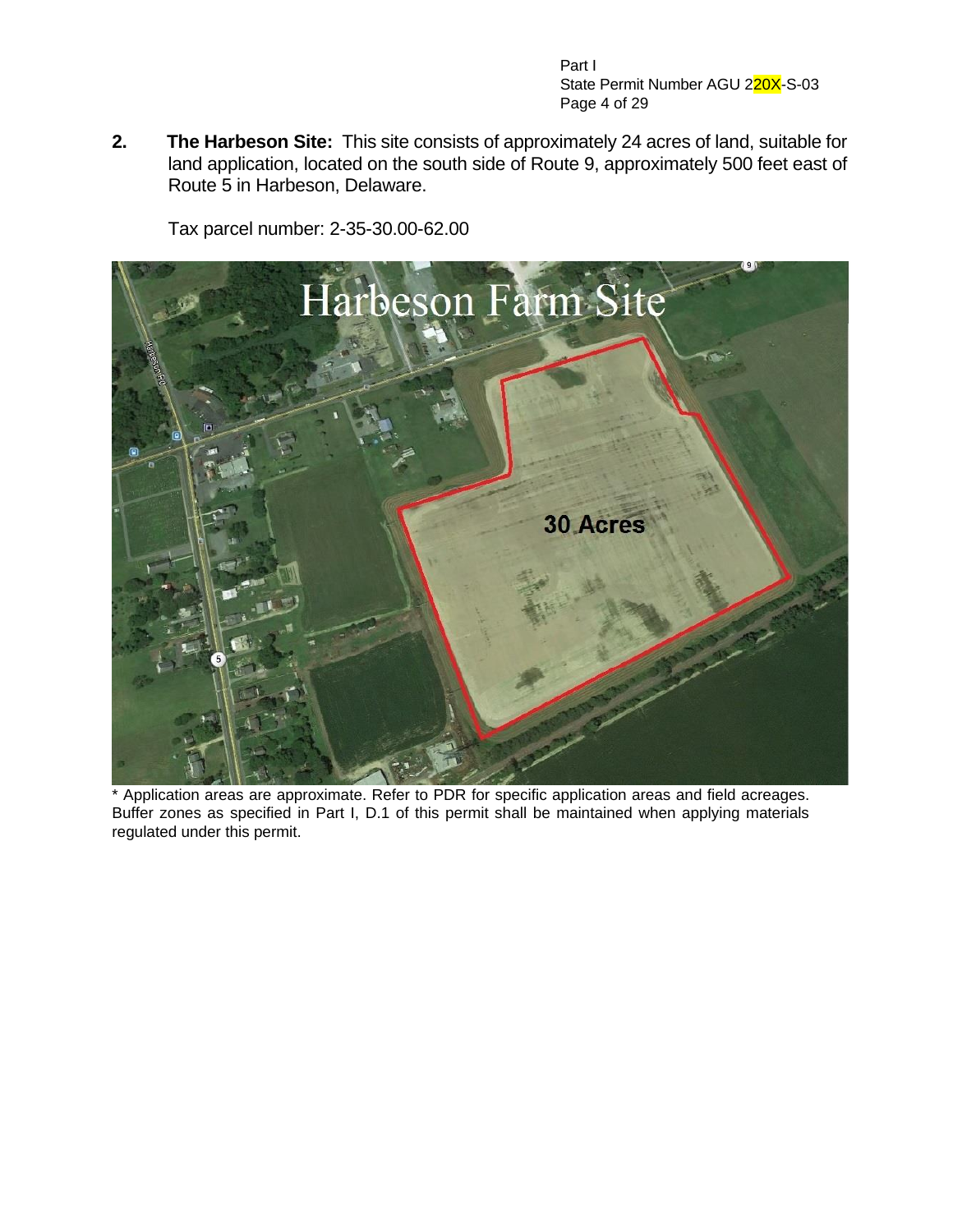Part I State Permit Number AGU 220X-S-03 Page 5 of 29

### **C. REGULATORY AND SUPPORTING DOCUMENTS:**

The land treatment operations shall be conducted in accordance with the following documents:

- 1. The Department's Guidance and Regulations Governing the Land Treatment of Wastes; Part III, (B), the Land Treatment of Sludges and Sludge Products (revised October 1999) as amended;
- 2. The Department's Guidance and Regulations Governing the Land Treatment of Wastes; Part V, the Land Treatment of Waste Products;
- 3. Title 40 Code of Federal Regulations, Part 503, Standards for the Use and Disposal of Sewage Sludge;
- 4. Request for transfer of ownership from Clean Delaware Incorporated to Service Energy, Incorporated dated August 13, 2004. The name of the operating subsidiary under Service Energy is Clean Delaware LLC;
- 5. The list of Department approved products for land application at Clean Delaware, LLC. dated October 11, 2016, as modified;
- 6. The request to renew state permit number AGU 1202-S-03 dated June 30, 2016;
- 7. The revised project development report dated November 16, 2016;
- 8. Updated acreages as surveyed by Scaled Engineering (project # CLND003) dated June 2019 for the Milton Farm fields 1-5; and,
- 9. The letter of intent to renew State Permit Number AGU 1702-S-03 dated June 2, 2021 and the renewal package received November 23, 2021 including revisions though February 21, 2022.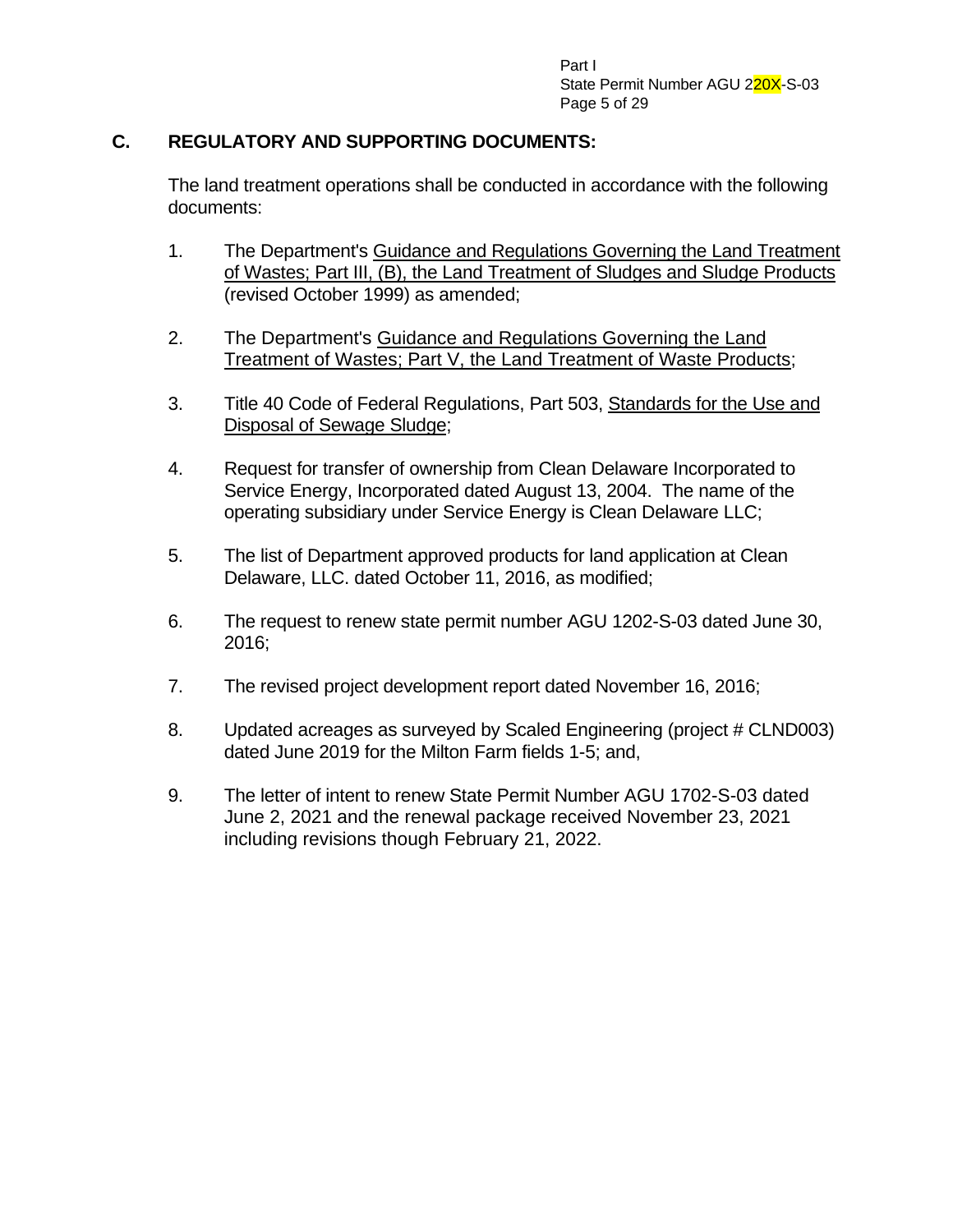Part I State Permit Number AGU 220X-S-03 Page 6 of 29

### **D. SLUDGE, SEPTAGE AND, WASTE APPLICATION LIMITATIONS**

- 1. During the period beginning on the effective date and lasting through the expiration date of this permit, the permittee is authorized to operate land treatment sites as identified in this permit for the application of Department approved stabilized sludge, septage, and/or wastes at agronomic rates. The timing of sludge application to the site, as well as the quantity and quality of sludge to be land applied shall be specified in a Nutrient Management Plan (NMP) and be in accordance with the limitations below.
- 2. Sludge may be applied, up to a rate to meet but the rate shall not exceed the Plant Available Nitrogen (PAN) requirement for the crop(s) grown, as specified in Part III, (B), Section 131.1 of the Guidance and Regulations Governing the Land Treatment of Wastes, Land Treatment of Sludges and Sludge Products. The calculated PAN application rates shall also include any residual mineralized nitrogen from previous sludge application. Nutrient uptake from crops shall only be credited if the crop is harvested.
- 3. A Delaware Department of Agriculture (DDA) Certified Nutrient Consultant shall calculate nutrient loading recommendations. The certified nutrient consultant may utilize their discretion when determining which samples are the most representative of the material to be applied onto a specific field.
- 4. Supplemental additions of fertilizers (i.e., commercial fertilizer, manure, Class A biosolids, etc.) shall be limited to amounts necessary to meet crop needs using the written recommendations of a Delaware Certified Nutrient Consultant for the specified crop and anticipated yield. The total amount of PAN applied shall not exceed the amounts specified for the crop specified in the NMP.
- 5. When any of the limits specified above have been achieved, no additional sludge, septage, and/or waste may be applied to the site unless a supplementary written approval has been issued by the Department.
- 6. Application onto land without an established crop shall be limited to one (1) month or less prior to planting. Once a field has received up to the nitrogen loading rate in the NMP, within one (1) month (unless a crop is already established) the field shall be planted with an appropriate crop as specified in the NMP. Should weather conditions not allow for crop germination, an appropriate crop shall be planted as soon as practicable. Failure to plant a field within the timeframes specified above may result in the Department evoking provisions listed in Part II B. 6 of this permit.
- 7. Application of waste onto Milton Farm fields 6 and 7 shall be limited to April 1 through October 15 and shall not include any product containing sanitary waste.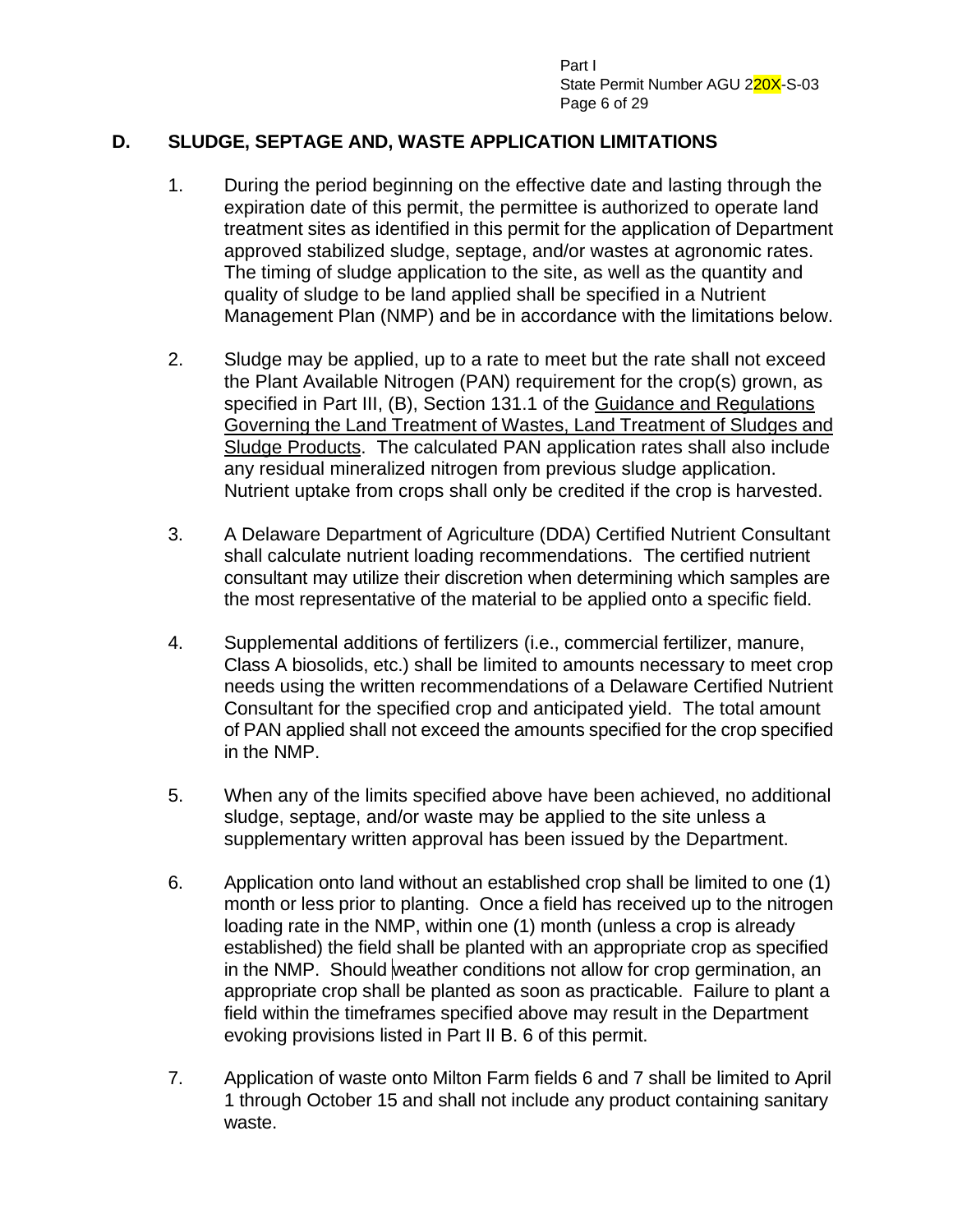Part I State Permit Number AGU 220X-S-03 Page 7 of 29

- 8. Fields with "high" phosphorus soil levels as defined by Title 3, Chapter 22 of the Delaware Code (the Nutrient Management Law) and the Delaware Nutrient Management Commission (greater than 150 FIV) must have the phosphorus site index (PSI) calculated. Fields with PSI results above "low" levels (greater than 50) must submit the PSI results and a phosphorus management plan to the Department, for review and approval, within sixty (60) days of receipt of the soil analytical data. The phosphorus management plan must demonstrate steps that will be taken to reduce the PSI or phosphorus levels in the soil. Fields with "high" phosphorus soil levels must continue to have the PSI calculated at least once every three years until the phosphorus level in the soil is no longer "high". Failure to implement a phosphorous management plan, when applicable, may result in the Department revoking or modifying this permit as outlined in Part II, B.6 of this permit.
- 9. Septage supernatant application rates are limited to 270,000 gallons per acre per year or the nitrogen requirement of the crop (whichever is reached first). Without written approval, septage supernatant may only be applied onto approved portions of fields one (1), two (2), and four (4). Fields that receive septage during a calendar year shall not be utilized for sludge or waste application in the same year. Additionally, an appropriate continual crop shall be established prior to the application of septage during a calendar year. Septage supernatant hydraulic loading rates shall not exceed 1.0 inches per acre per week, nor shall the instantaneous hydraulic loading rate exceed 0.25 inches per acre per hour. Septage shall be applied evenly amongst spray zones for each approved field.
- 10. Sludge, septage and/or waste shall only be applied when the water table depth is at least 20 inches below the maximum depth of tillage as defined in Part I, K. 3 and pursuant to Part III, (B), of the Guidance and Regulations Governing the Land Treatment of Wastes. Should water-level readings indicate that areas of the application field have or likely have a water table that is within 20 inches of the ground surface, sludge application in these areas must cease immediately and be discontinued until the limiting situation has passed.
- 11. A copy of this permit shall be kept in all land application equipment any time application of materials regulated under this permit occurs and shall be presented to the Department upon request.
- 12. Only sludge and septage (and waste containing pathogenic agents) which have been treated by a Process to Significantly Reduce Pathogens (PSRP), as defined in Part III, (B), of the Guidance and Regulations Governing the Land Treatment of Wastes, shall be applied to any of the land treatment sites.
- 13. For lime stabilized septage, PSRP and vector attraction reduction is achieved when a sufficient amount of lime is added to the septage to reach and maintain a pH of 12 S.U. or greater for a minimum of 2 hours. If at any time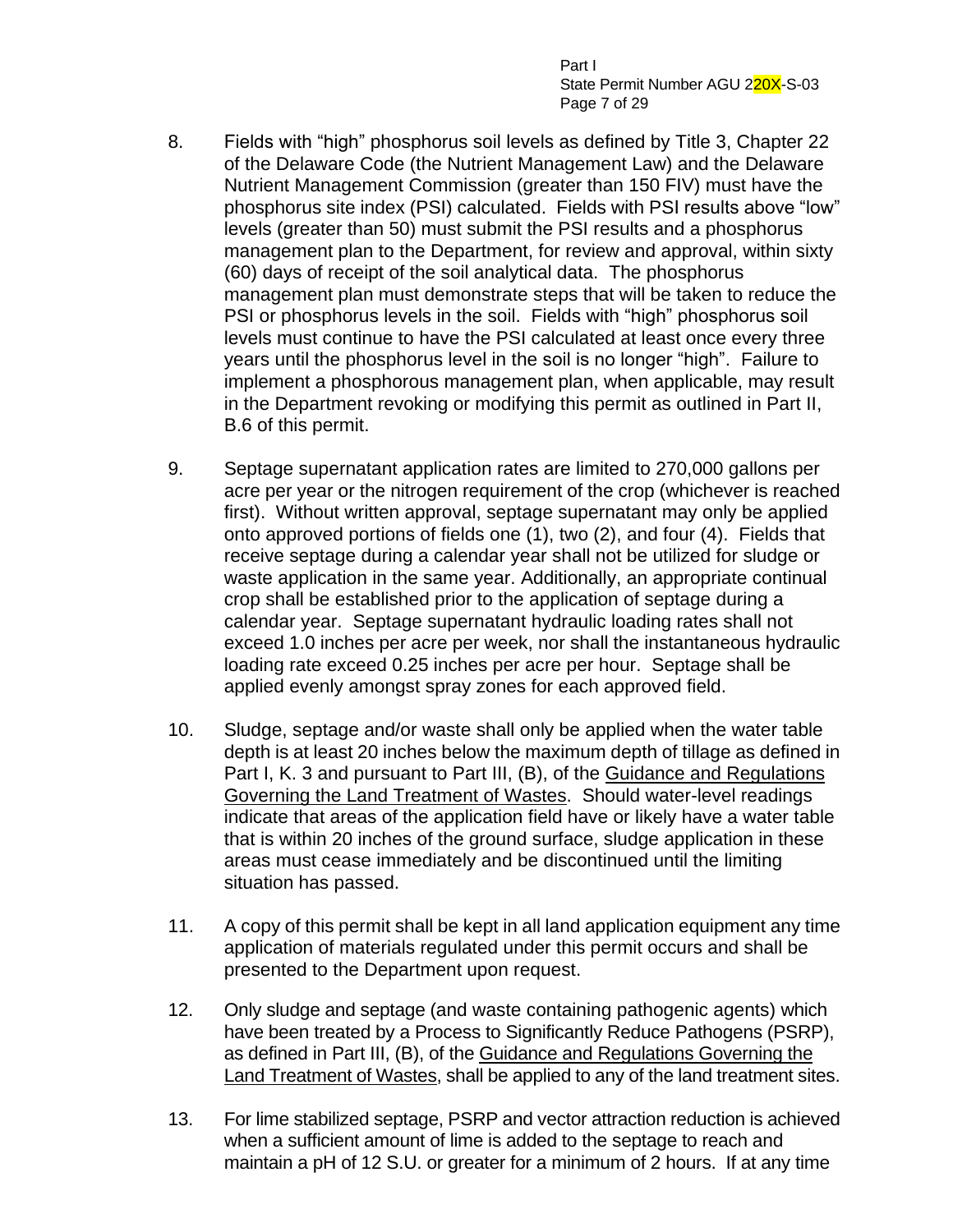Part I State Permit Number AGU 220X-S-03 Page 8 of 29

during the lime stabilization process, the pH of the septage falls below 12.0 S.U., the permittee shall add additional lime to raise the pH of the septage to a value of 12.0 S.U. or greater for two full hours. Additionally, the pH of the septage being applied to the field shall be monitored at minimum daily each day application occurs. Only stabilized septage with a pH of 10.5 S.U. or above may be applied under this permit.

- 14. A sufficient amount of lime to adjust the soil pH to a value of 6.2 or above shall be applied to the site prior to sludge and/or septage application.
- 15. Sludge and/or septage may not be applied when the ground is frozen, saturated or covered with snow or during periods of rain or run-off. Waste application is forbidden during periods of active rain, onto excessively wet ground or onto snow in excess of 2 inches cover. Application of waste to frozen ground may be made provided that no runoff from the application area occurs.
- 16. Should short term field staging (7 days or less) of sludge or approved wastes be necessary, stockpiling may occur only on an impervious surface and the material shall be under cover to prevent runoff onto the surrounding soil. Additionally, the staging site shall be located at least 500 feet from any public road or private residence(s). Staging beyond 7 days requires written Department approval.
- 17. Sludge, septage, and waste shall be applied so that the application is uniform.
- 18. Surface applied sludge (excluding liquids applied from the lime stabilization plant) shall be incorporated into the soil within 6 hours of surface application. Surface applied waste is not required to be incorporated into the soil provided that the waste is applied onto an established crop such as millet, wheat, or another appropriate crop. If objectionable odors, vectors, or other nuisance conditions from land application activities regulated under this permit impact neighboring properties, the Department may require the addition of lime (or another odor mitigating substance) to the land application fields after application of materials regulated by this permit and/or require lime to be added to these materials prior to land application. In addition, if the Department determines nuisance vectors from land application activities are affecting neighbors, pest management practices shall be immediately implemented by the utilization of appropriate pesticides in accordance with State and Federal requirements. The Department may require additional odor, vector, and/or nuisance control measures to be taken for any sludge application under this permit, if deemed necessary.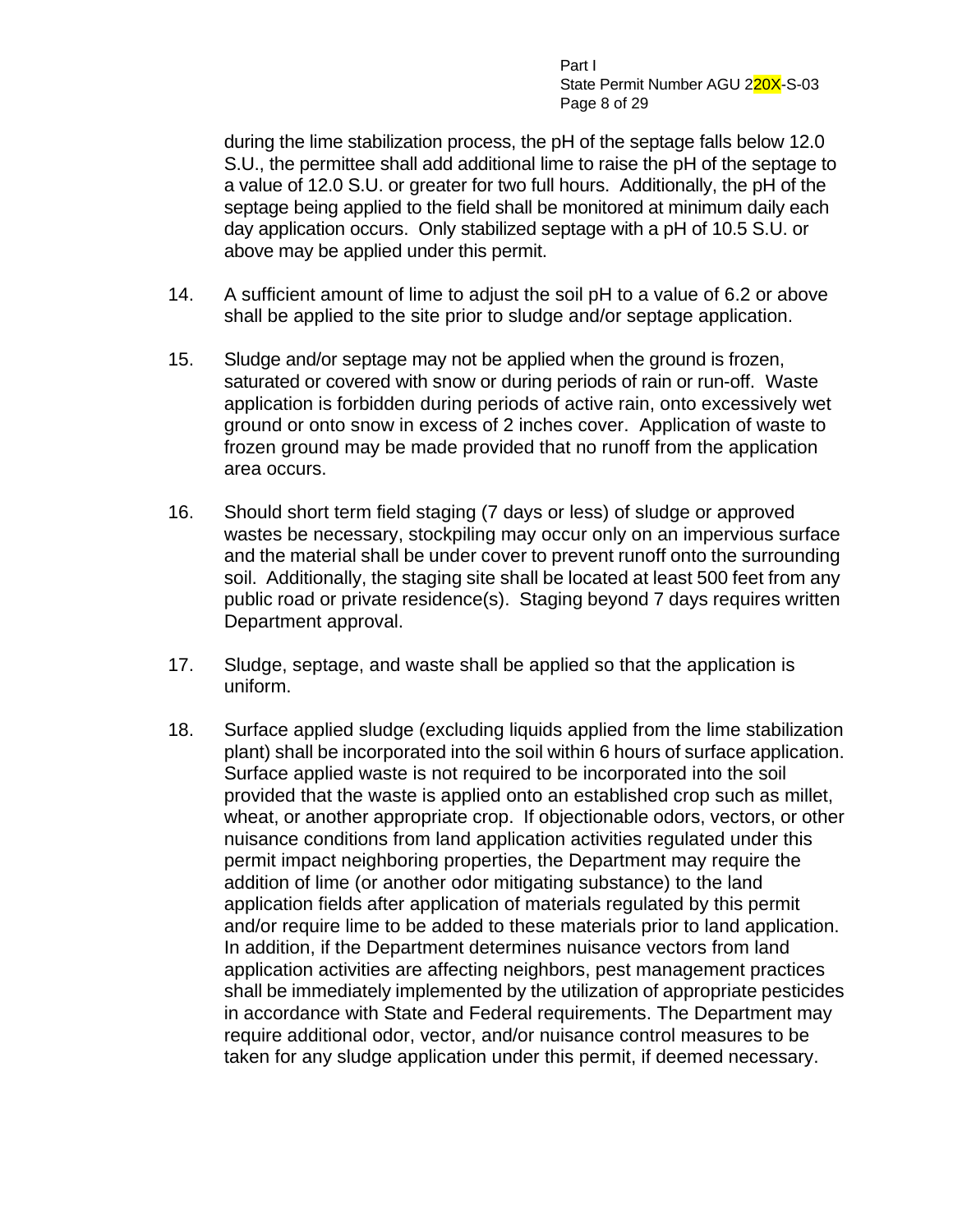Part I State Permit Number AGU 220X-S-03 Page 9 of 29

- 19. After application of Class B Sludge:
	- a. Food crops with harvested parts that touch the sewage sludge/soil mixture and are totally above the land surface shall not be harvested for 14 months after application of sewage sludge.
	- b. Food crops with harvested parts below the surface of the land shall not be harvested for 20 months after application of sewage sludge when the sewage sludge remains on the land surface for four months or longer prior to incorporation into the soil.
	- c. Food crops with harvested parts below the surface of the land shall not be harvested for 38 months after application of sewage sludge when the sewage sludge remains on the land surface for less than four months prior to incorporation into the soil.
	- d. Feed crops and fiber crops shall not be harvested for 30 days after application of sewage sludge.
	- e. Animals shall not be allowed to graze on the land for 30 days after application of sewage sludge.
	- f. Public access to the sludge and septage application area must be controlled for at least twelve (12) months after application, unless sludge and/or septage has been treated by an approved process to further reduce pathogens (PFRP).
- 20. The following minimum application setback distances shall be maintained during sludge and waste application:

|                                                 | <b>Surface Application</b> | <b>Surface Injection</b> |
|-------------------------------------------------|----------------------------|--------------------------|
| Occupied off-site dwelling                      | 200 feet                   | $100$ feet               |
| Occupied on-site dwelling                       | $100$ feet                 | 50 feet                  |
| Potable wells                                   | $100$ feet                 | $100$ feet               |
| Non-potable wells                               | 25 feet                    | 25 feet                  |
| Public roads                                    | 25 feet                    | 15 feet                  |
| <b>Property lines</b>                           | 50 feet                    | 25 feet                  |
| Streams, tidal waters, or<br>other water bodies | 50 feet                    | 33 feet                  |
| Drainage ditches                                | 25 feet                    | 25 feet                  |

21. Additional Setbacks for the Utilization of Septage Application Equipment that May Create Aerosols: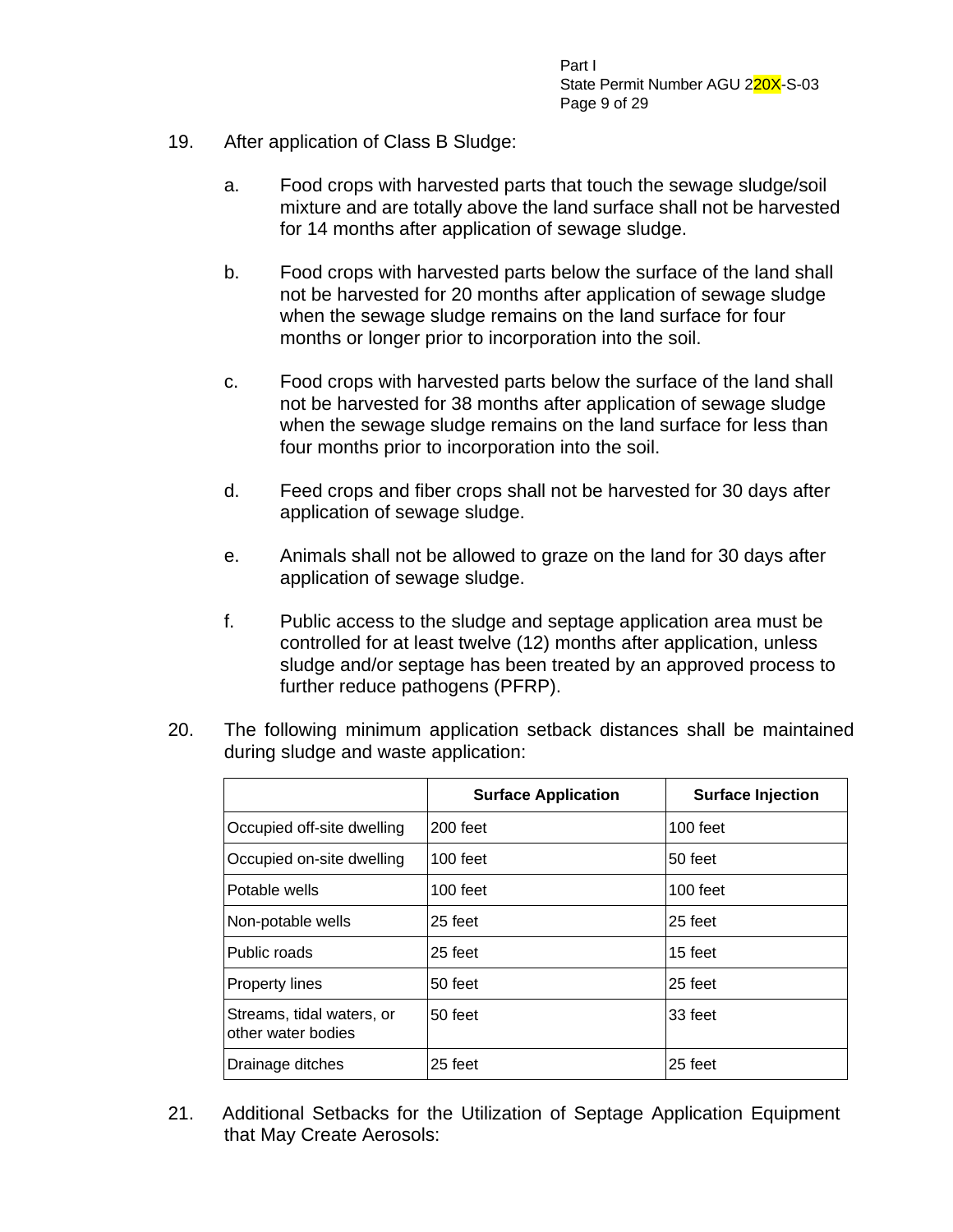Part I State Permit Number AGU 220X-S-03 Page 10 of 29

a. The following more conservative setbacks distances shall be maintained at all times during the application of treated septage applied utilizing hose reels or other spray application equipment. Application setbacks shall be from the wetted application perimeter.

|                                                                  | <b>Minimum Setback Distance</b> |
|------------------------------------------------------------------|---------------------------------|
| Public roads                                                     | $150$ feet                      |
| Property lines of off-site properties<br>with occupied dwellings | 500 feet                        |
| Any on-site occupied dwelling                                    | 500 feet*                       |
| Streams, tidal waters, or other water   100 feet<br>bodies       |                                 |

\* Buffer zones may be reduced from 500 feet from the nearest on-site occupied building, located on the tax parcel numbers listed in Part I, B. "Site Locations" of this permit, with written permission from the owner. Additionally, written permission from a property tenant, if applicable, is required. Under no circumstances shall the application of septage and other approved liquid wastes applied utilizing hose reels or other spray equipment be less than 200 feet from an occupied on-site dwelling.

- b. The permittee may be required to increase buffer zones from the distances listed above as determined by the Department.
- 22. An anemometer and windsock shall be in place at the Milton Farm at all times. The permittee shall not apply septage at any time sustained wind exceeds 10 miles per hour (mph) or wind gusts exceed 15 mph. It is the permittee's responsibility to ensure that any aerosols created by land application activities do not carry beyond the property boundaries of the Milton Farm.
- 23. No sludge, septage and/or waste shall be applied if sample analysis yields pollutant concentrations in excess of the following values:

| Arsenic    | 41 mg/kg   | Cadmium |                      | 39 mg/kg   Chromium | 1200 mg/kg |
|------------|------------|---------|----------------------|---------------------|------------|
| Copper     | 1500 mg/kg | Lead    | 300 mg/kg   Mercury  |                     | 17 mg/kg   |
| Molybdenum | 75 mg/kg   | Nickel  | 420 mg/kg   Selenium |                     | 36 mg/kg   |
| Zinc       | 2800 mg/kg | I PCB   | 5 mg/kg              | ۰                   | -          |

### **E. GROUNDWATER LIMITATIONS**

Application of sludge to the designated fields shall not cause an exceedance of the applicable Federal or State drinking water standards in downgradient monitoring wells. If down-gradient potable water supply wells (public or private) are impacted above applicable Federal or State drinking water standards from permitted land application activities, the permittee shall be required to provide a free Department approved alternative water supply to the affected parties. For compliance with this provision, levels of nitrate migrating on-site from upgradient sources will be considered.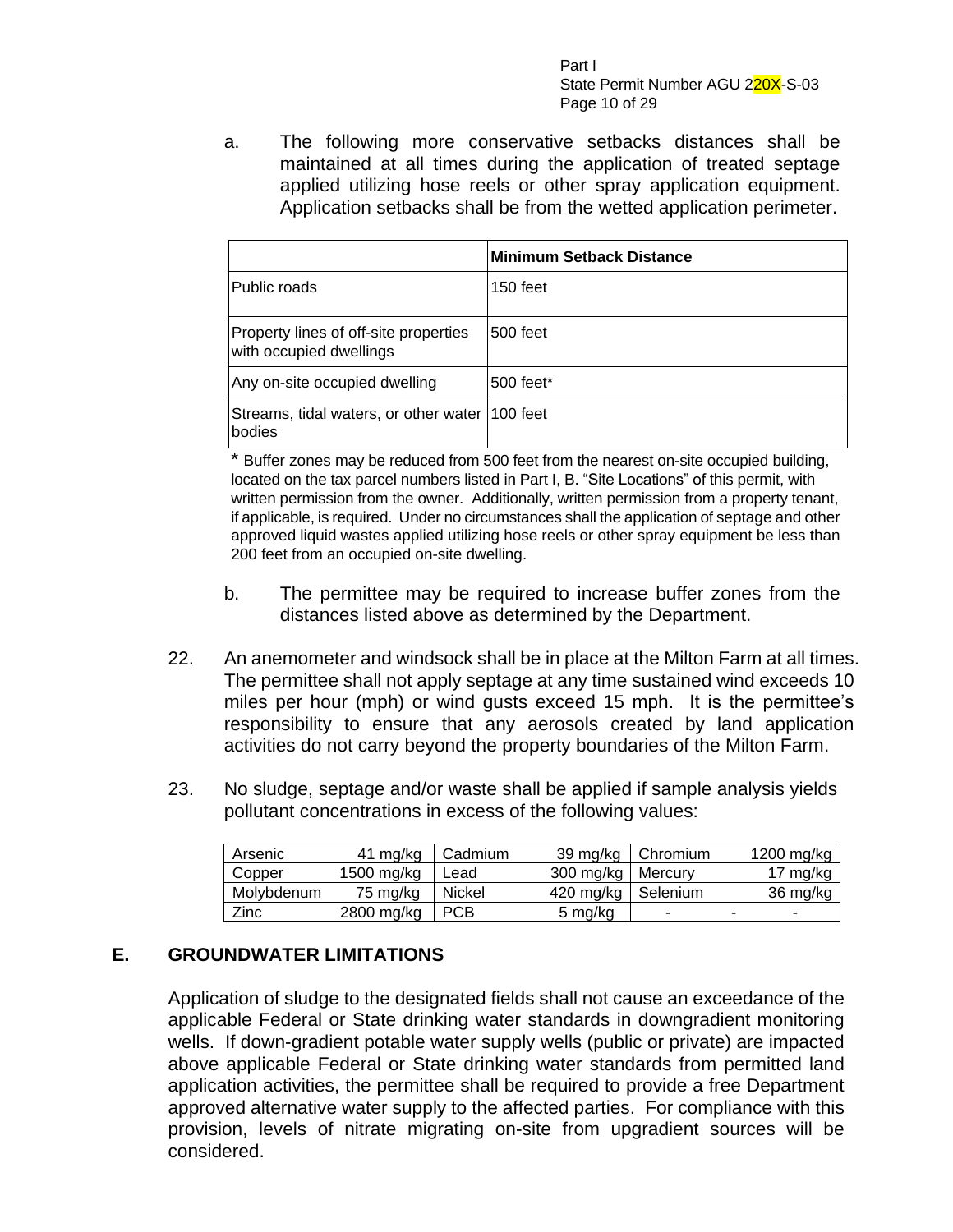### **F. MONITORING REQUIREMENTS**

During the period beginning on the effective date and lasting through the expiration date the permittee is authorized to apply sludge, septage and/or waste at agronomic rates to the application sites listed in this permit. Such applications shall be monitored by the permittee as specified below.

### **1. LIME STABILIZED SEPTAGE**

| <b>Parameter</b>                                      | <b>Unit</b>        | <b>Minimum</b>   | <b>Sample</b> |
|-------------------------------------------------------|--------------------|------------------|---------------|
|                                                       | <b>Measurement</b> | <b>Frequency</b> | <b>Type</b>   |
| <b>Moisture Content</b>                               | percent            | Quarterly        | Composite     |
| Total Nitrogen as N (Moist & Dried)                   | percent            | Quarterly        | Composite     |
| Organic Nitrogen as N (Moist &<br>Dried)              | percent            | Quarterly        | Composite     |
| Ammonium and Nitrate Nitrogen<br>as N (Moist & Dried) | percent            | Quarterly        | Composite     |
| рH                                                    | S.U.               | Quarterly        | Composite     |
| <b>Volatile Solids</b>                                | percent            | Quarterly        | Composite     |
| Phosphorus as P (dry weight<br>basis)                 | percent            | Quarterly        | Composite     |
| Potassium (dry weight basis)                          | percent            | Quarterly        | Composite     |
| Arsenic (dry weight basis)                            | mg/kg              | Annually         | Composite     |
| Cadmium (dry weight basis)                            | mg/kg              | Annually         | Composite     |
| Chromium (dry weight basis)                           | mg/kg              | Annually         | Composite     |
| Copper (dry weight basis)                             | mg/kg              | Annually         | Composite     |
| Lead (dry weight basis)                               | mg/kg              | Annually         | Composite     |
| Mercury (dry weight basis)                            | mg/kg              | Annually         | Composite     |
| Molybdenum (dry weight basis)                         | mg/kg              | Annually         | Composite     |
| Nickel (dry weight basis)                             | mg/kg              | Annually         | Composite     |
| Selenium (dry weight basis)                           | mg/kg              | Annually         | Composite     |
| Zinc (dry weight basis)                               | mg/kg              | Annually         | Composite     |
| Fecal Coliform (MPN dry wt basis)                     | colonies/g         | Annually         | Composite     |
| Calcium (dry weight basis)                            | mg/kg              | Annually         | Composite     |
| Magnesium (dry weight basis)                          | mg/kg              | Annually         | Composite     |
| Sodium (dry weight basis)                             | mg/kg              | Annually         | Composite     |

Lime stabilized septage samples shall be collected at the following location: the lime stabilized septage storage tank after mixing. All septage samples shall be taken and analyzed in accordance with Part III (B), Section 151 of the Department's Guidance and Regulations Governing the Land Treatment of Wastes. See Part I, J. for reporting requirements.

The Department may modify the sampling frequency based upon review of continuing or additional analyses.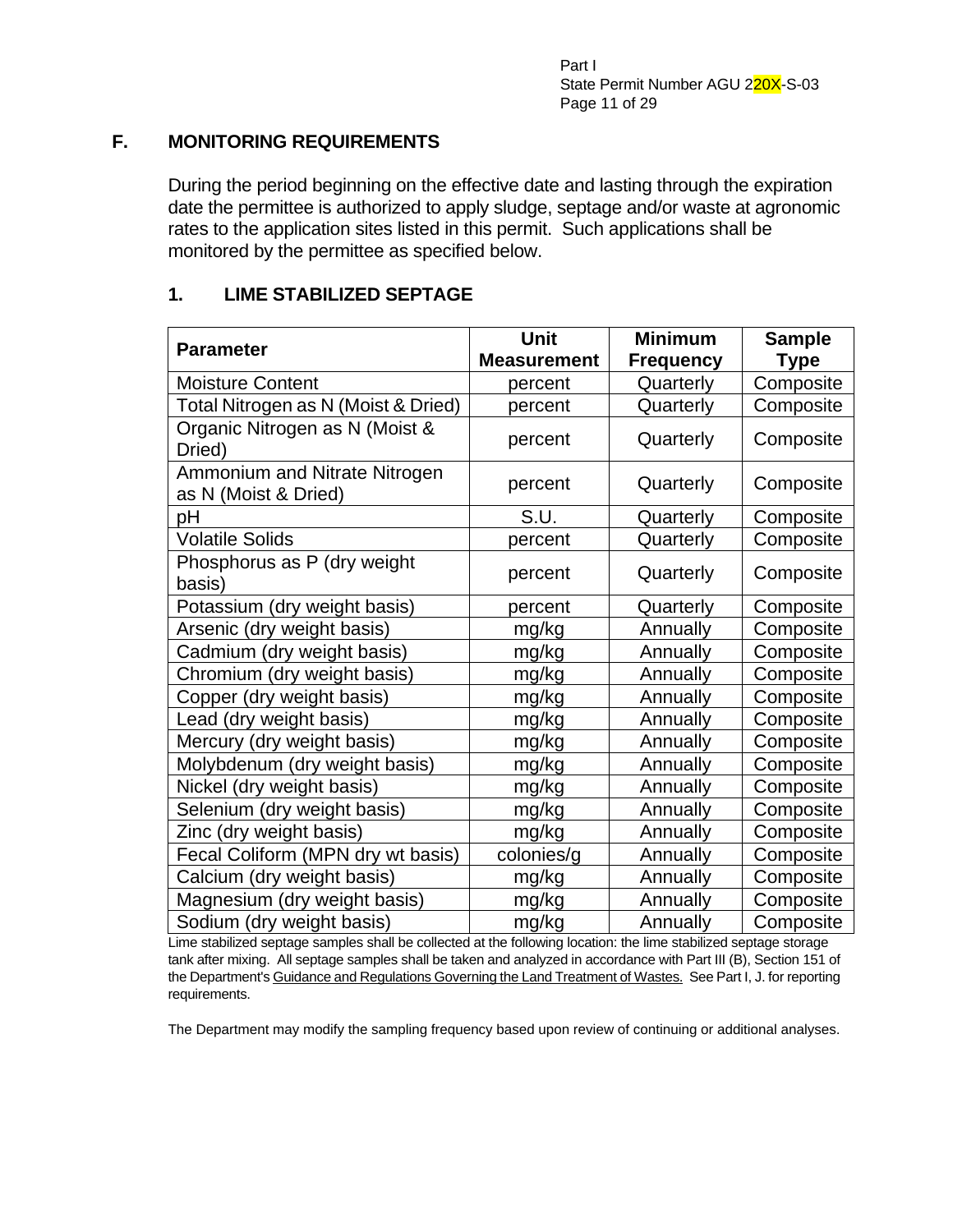Part I State Permit Number AGU 220X-S-03 Page 12 of 29

| <b>Parameter</b>                       | <b>Unit</b><br><b>Measure</b><br>ment | <b>Minimum</b><br><b>Frequency</b> | <b>Sample</b><br><b>Type</b> |
|----------------------------------------|---------------------------------------|------------------------------------|------------------------------|
| <b>Moisture Content</b>                | percent                               | Quarterly*                         | Composite                    |
| Total Nitrogen as N (dry weight)       | percent                               | Quarterly*                         | Composite                    |
| Organic Nitrogen as N (dry weight)     | percent                               | Quarterly*                         | Composite                    |
| Nitrate Nitrogen as N (dry weight)     | percent                               | Quarterly*                         | Composite                    |
| Ammonium Nitrogen as N (dry<br>weight) | percent                               | Quarterly*                         | Composite                    |
| Phosphorus as P (dry weight<br>basis)  | percent                               | Quarterly*                         | Composite                    |
| Potassium (dry weight basis)           | percent                               | Quarterly*                         | Composite                    |
| рH                                     | S.U.                                  | Annually                           | Composite                    |
| <b>Volatile Solids</b>                 | percent                               | Annually                           | Composite                    |
| Arsenic (dry weight basis)             | mg/kg                                 | Annually ^                         | Composite                    |
| Cadmium (dry weight basis)             | mg/kg                                 | Annually ^                         | Composite                    |
| Chromium (dry weight basis)            | mg/kg                                 | Annually ^                         | Composite                    |
| Copper (dry weight basis)              | mg/kg                                 | Annually ^                         | Composite                    |
| Lead (dry weight basis)                | mg/kg                                 | Annually ^                         | Composite                    |
| Mercury (dry weight basis)             | mg/kg                                 | Annually ^                         | Composite                    |
| Molybdenum (dry weight basis)          | mg/kg                                 | Annually ^                         | Composite                    |
| Nickel (dry weight basis)              | mg/kg                                 | Annually ^                         | Composite                    |
| Selenium (dry weight basis)            | mg/kg                                 | Annually ^                         | Composite                    |
| Zinc (dry weight basis)                | mg/kg                                 | Annually ^                         | Composite                    |
| Fecal Coliform (MPN dry wt basis)      | colonies/g                            | Annually                           | Composite                    |
| Calcium (dry weight basis)             | mg/kg                                 | Annually                           | Composite                    |
| Magnesium (dry weight basis)           | mg/kg                                 | Annually                           | Composite                    |
| PCB's (dry weight basis)               | mg/kg                                 | Annually                           | Composite                    |
| Sodium (dry weight basis)              | mg/kg                                 | Annually                           | Composite                    |
| <b>Priority Pollutant Scan</b>         |                                       | Every 5 Years                      | Composite                    |

#### **2. OTHER STABILIZED SLUDGES (Including sludge solids from septage)**

All sludge samples shall be taken and analyzed in accordance with Part III (B), Section 151 of the Department's Guidance and Regulations Governing the Land Treatment of Wastes. See Part I, J. for reporting requirements. All analytical results must be available at least 15 days or more before application occurs.

\* Lagoon clean out, septage solids, or bulk biosolids application occurring less than frequency than on a quarterly basis shall have at minimum three (3) composite samples collected and analyzed prior to each land application event.

^ More frequent sampling is required if the sludge generator produces more than 290 dry metric tons of sludge per year (on a dry weight basis). See Section 137.2.1 of Part III, B. of the Department's Guidance and Regulations Governing the Land Treatment of Wastes for applicable sampling frequencies.

The Department may modify the sampling frequency based upon review of continuing or additional analyses.

**NOTE**: A list of the 126 priority pollutants can be found in 40 CFR, Part 423, Appendix A.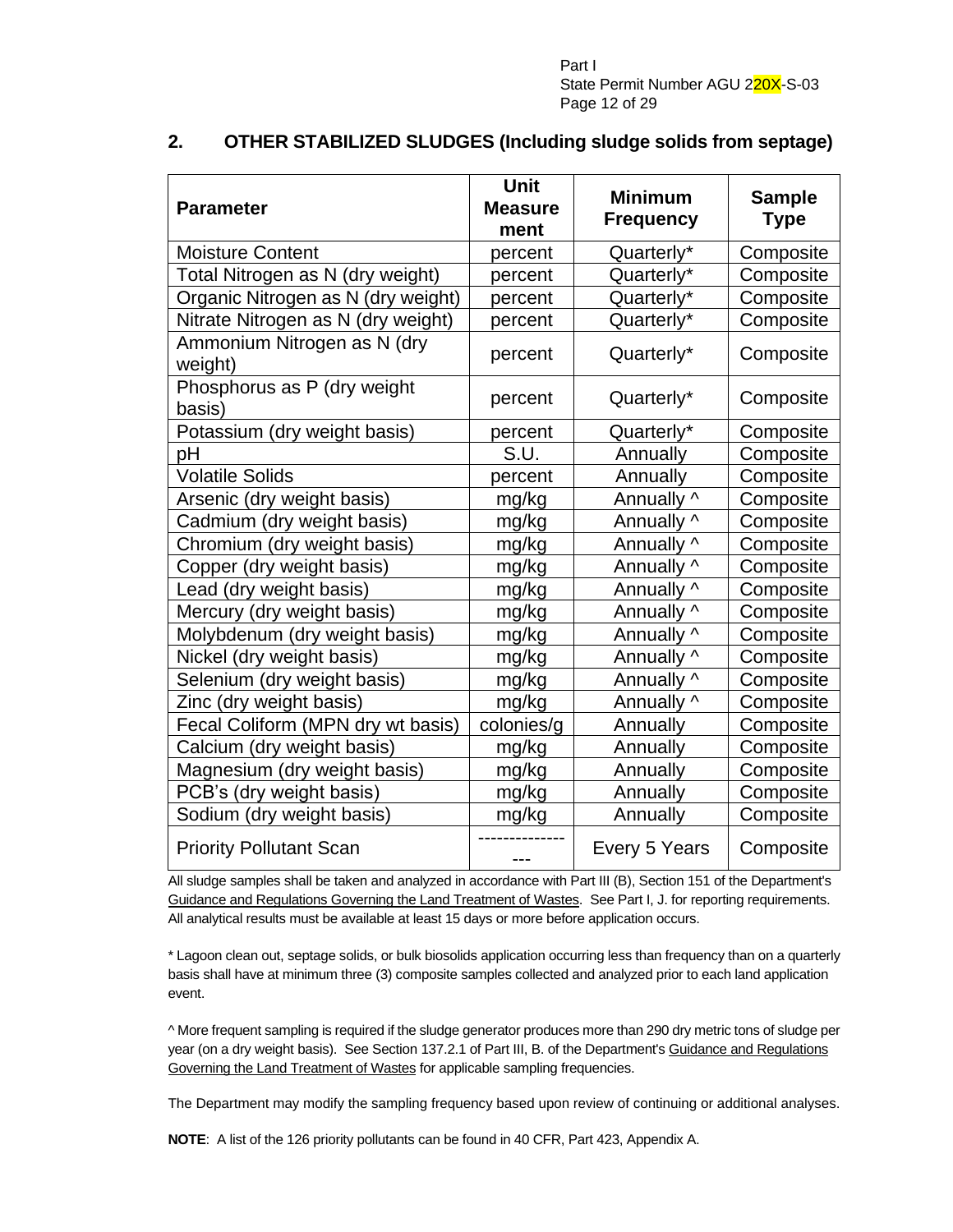Part I State Permit Number AGU 220X-S-03 Page 13 of 29

#### **3. WASTES**

| <b>Parameter</b>                | <b>Measurement</b> | <b>Sampling</b><br><u>Frequency</u> | <b>Sample</b><br><u>Type</u> |
|---------------------------------|--------------------|-------------------------------------|------------------------------|
| Moisture content                | percent            | Quarterly*                          | Composite                    |
| Total Nitrogen as N (dry weight | percent            | Quarterly*                          | Composite                    |
| basis)                          |                    |                                     |                              |
| Organic Nitrogen as N (dry      | percent            | Quarterly*                          | Composite                    |
| weight basis)                   |                    |                                     |                              |
| Ammonium and Nitrate Nitrogen   | percent            | Quarterly*                          | Composite                    |
| as N (dry weight basis)         |                    |                                     |                              |
| Phosphorus (dry weight basis)   | percent            | Quarterly*                          | Composite                    |
| Potassium (dry weight basis)    | mg/kg              | Quarterly*                          | Composite                    |
| рH                              | S.U.               | Annually                            | Composite                    |
| Arsenic (dry weight basis)      | mg/kg              | Every 5 Years                       | Composite                    |
| Cadmium (dry weight basis)      | mg/kg              | Every 5 Years                       | Composite                    |
| Chromium (dry weight basis)     | mg/kg              | Every 5 Years                       | Composite                    |
| Copper (dry weight basis)       | mg/kg              | Every 5 Years                       | Composite                    |
| Iron (dry weight basis)         | mg/kg              | Every 5 Years                       | Composite                    |
| Lead (dry weight basis)         | mg/kg              | Every 5 Years                       | Composite                    |
| Mercury (dry weight basis)      | mg/kg              | Every 5 Years                       | Composite                    |
| Molybdenum (dry weight basis)   | mg/kg              | Every 5 Years                       | Composite                    |
| Nickel (dry weight basis)       | mg/kg              | Every 5 Years                       | Composite                    |
| Selenium (dry weight basis)     | mg/kg              | Every 5 Years                       | Composite                    |
| Zinc (dry weight basis)         | mg/kg              | Every 5 Years                       | Composite                    |

\* Lagoon clean out or bulk waste application occurring less frequency than a quarterly basis shall have at minimum three (3) composite samples collected and analyzed prior to each land application event.

The Department may modify the sampling frequency based upon review of continuing or additional analyses.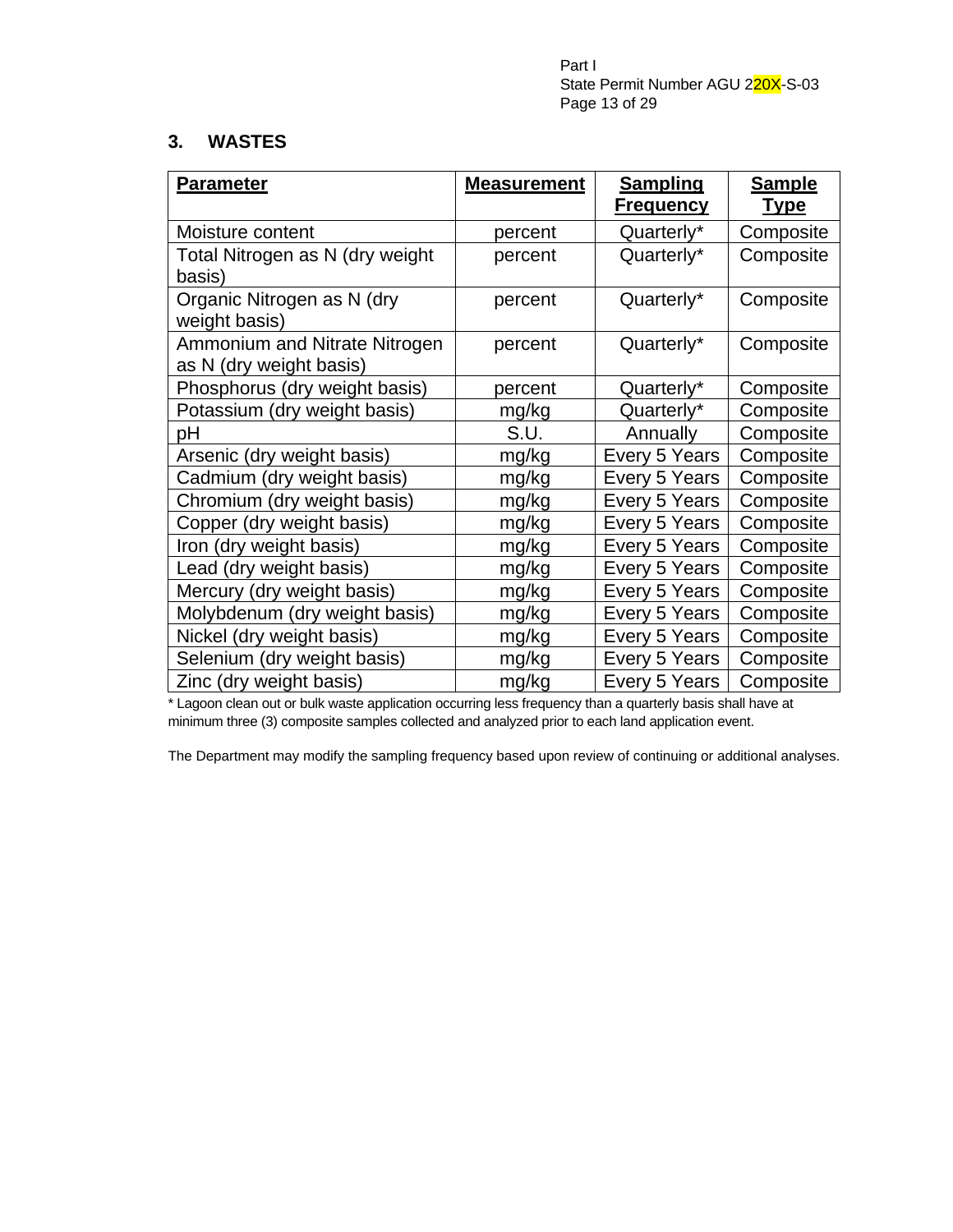Part I State Permit Number AGU 220X-S-03 Page 14 of 29

### 4. **SLUDGE STABILIZATION PROCESS MONITORING**

- a. Domestic septage shall be lime stabilized to meet Class B (PSRP) requirements, as set forth in Part III, (B) of the Guidance and Regulations Governing the Land Treatment of Wastes, prior to land application. PSRP requirements have been met when a sufficient amount of lime has been added to raise the pH of the septage to 12 S.U., throughout the batch, for a minimum of two (2) hours. pH values are to be taken to the nearest 1/10<sup>th</sup> standard unit and logged every 30 minutes during the two-hour lime stabilization process. See Part I, J for reporting requirements.
- b. Other Sludges and Wastes Containing Pathogenic Agents

All sludge prepared for land application at the sites approved in this permit must meet the requirements in Part III, Section 133 of the Guidance and Regulations Governing the Land Treatment of Wastes. The permittee shall obtain monitoring information from the generating facility demonstrating that a sludge source has been prepared to meet one of the requirements for PSRP as found in the regulation. No sludge shall be land applied prior to the acquisition of current stabilization data by the permittee.

## **5. VECTOR ATTRACTION REDUCTION**

Vector attraction reduction for septage is achieved by "pH adjustment over time" and other sludges by subsurface injection or incorporation of surface applied sludge in accordance with Part III, (B), Section 135 of the Guidance and Regulations Governing the Land Treatment of Wastes. Other alternative methods for achieving vector attraction reduction found in section 135 of Part III, (B), of the Guidance and Regulations Governing the Land Treatment of Wastes, may be employed with prior written Departmental approval.

To ensure the odor of the septage remains minimized, the pH of the septage being applied to the field shall be monitored at minimum daily each day application occurs. Only stabilized septage with a pH of 10.5 S.U. or above may be applied under this permit.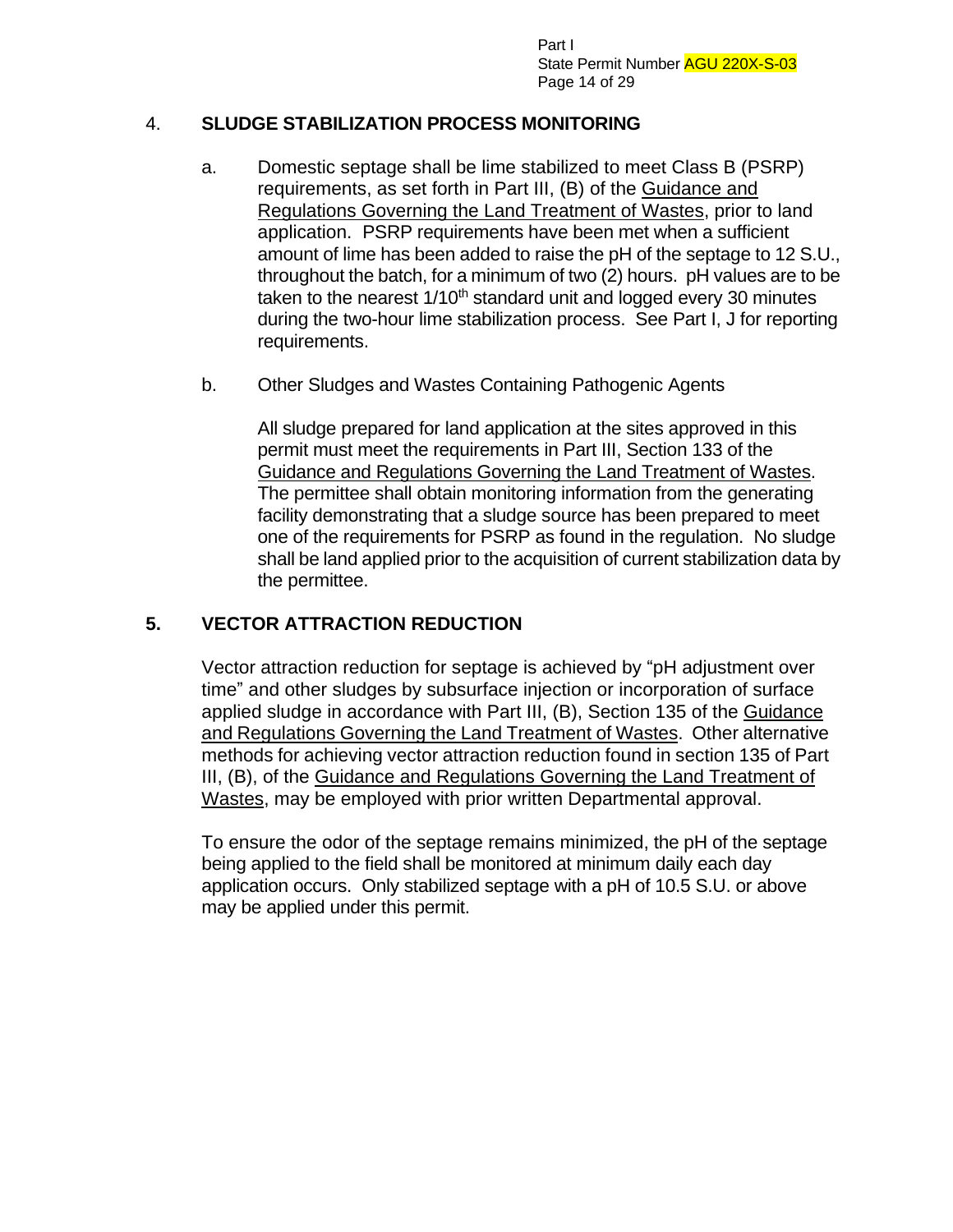Part I State Permit Number AGU 220X-S-03 Page 15 of 29

## **6. SOIL MONITORING**

| <b>Parameter</b>                | <b>Measurement</b> | <b>Sampling</b><br><b>Frequency</b> | <b>Sample</b><br><b>Type</b> |
|---------------------------------|--------------------|-------------------------------------|------------------------------|
| % Organic Matter                | percent            | Annually                            | Composite                    |
| Total Nitrogen as N (dry weight | mg/kg              | Annually                            | Composite                    |
| basis)                          |                    |                                     |                              |
| Phosphorus (dry weight basis)   | mg/kg              | Annually                            | Composite                    |
| Potassium (dry weight basis)    | mg/kg              | Annually                            | Composite                    |
| рH                              | S.U.               | Annually                            | Composite                    |
| Aluminum (dry weight basis)     | mg/kg              | Every 5 Years                       | Composite                    |
| Arsenic (dry weight basis)      | mg/kg              | Every 5 Years                       | Composite                    |
| Cadmium (dry weight basis)      | mg/kg              | Every 5 Years                       | Composite                    |
| Chromium (dry weight basis)     | mg/kg              | Every 5 Years                       | Composite                    |
| Copper (dry weight basis)       | mg/kg              | Every 5 Years                       | Composite                    |
| Iron (dry weight basis)         | mg/kg              | Every 5 Years                       | Composite                    |
| Lead (dry weight basis)         | mg/kg              | Every 5 Years                       | Composite                    |
| Mercury (dry weight basis)      | mg/kg              | Every 5 Years                       | Composite                    |
| Molybdenum (dry weight basis)   | mg/kg              | Every 5 Years                       | Composite                    |
| Nickel (dry weight basis)       | mg/kg              | Every 5 Years                       | Composite                    |
| Selenium (dry weight basis)     | mg/kg              | Every 5 Years                       | Composite                    |
| Zinc (dry weight basis)         | mg/kg              | Every 5 Years                       | Composite                    |

**NOTE:** Soil chemistry testing must be in accordance with the Methods of Soil Analysis published by the American Society of Agronomy, and in accordance with Part III, (B), Section 151 of the Department's Guidance and Regulations Governing the Land Treatment of Wastes. See Part I, J. for reporting requirements.

The Department may modify the sampling frequency based upon review of continuing or additional analyses.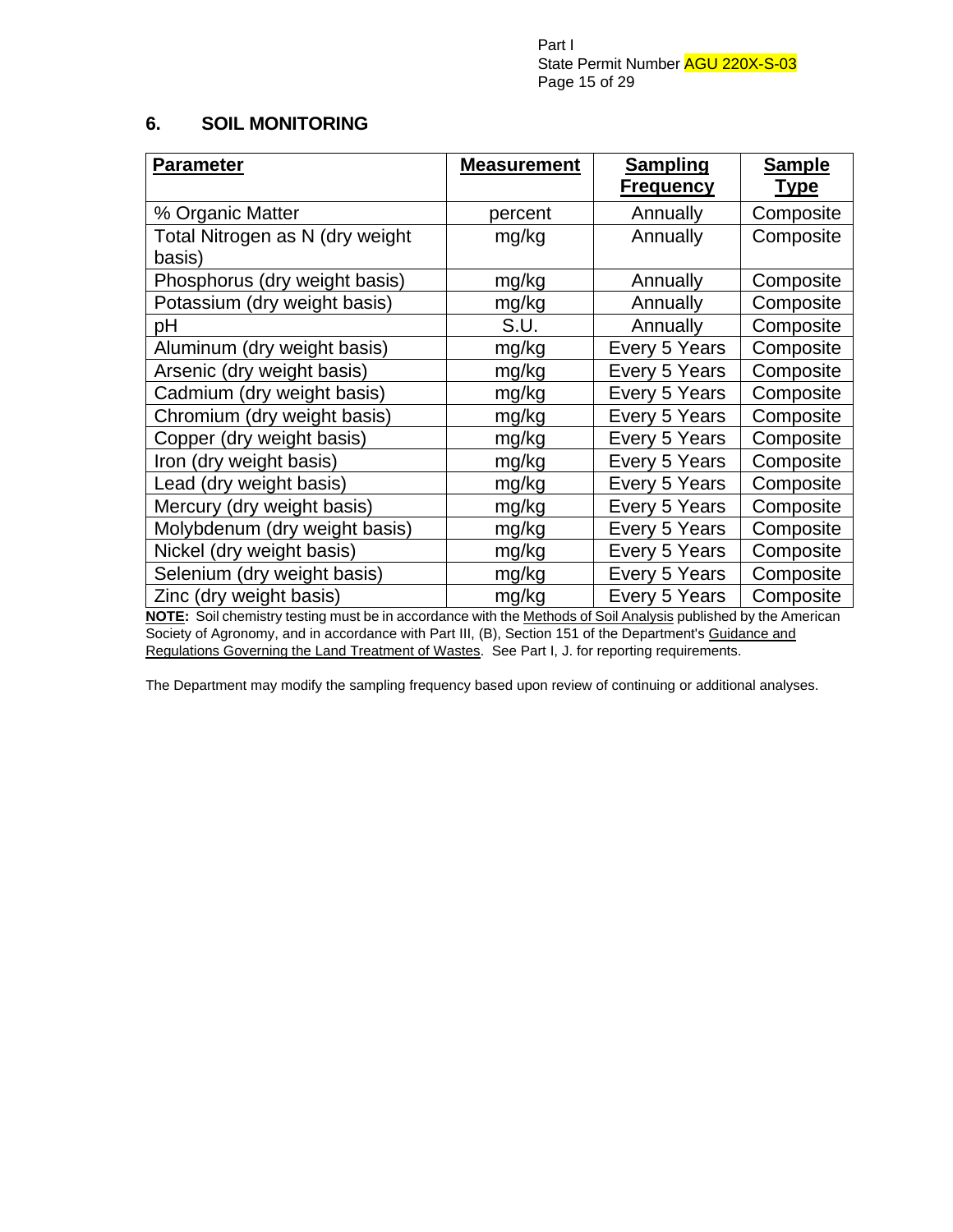Part I State Permit Number AGU 220X-S-03 Page 16 of 29

### **7. ON-SITE GROUNDWATER MONITORING**

Application of sludge to the designated fields shall not cause downgradient monitoring wells to be in violation of applicable Federal or State drinking water standards on an average annual basis. For compliance with this provision, levels on nitrate migrating on-site from upgradient sources will be considered. If down exceedances in downgradient monitoring wells occur, actions in accordance with Part I, 8. and Part III, 18 may be required.

| <b>Parameter</b>              | <b>Measurement</b> | <b>Sampling</b><br><b>Frequency</b> | <b>Sample</b><br><b>Type</b> |
|-------------------------------|--------------------|-------------------------------------|------------------------------|
| Depth to Water                | hundredth of feet  | Quarterly                           | In-Situ                      |
| Temperature                   | $\rm ^{\circ}C$    | Quarterly                           | In-Situ                      |
| pH                            | S.U.               | Quarterly                           | In-Situ                      |
| <b>Specific Conductivity</b>  | umhos/cm           | Quarterly                           | In-Situ                      |
| Dissolved Oxygen              | mg/l               | Quarterly                           | In-Situ                      |
| Nitrate + Nitrite as Nitrogen | mg/l               | Quarterly                           | Grab                         |
| Ammonia as Nitrogen           | mg/l               | Quarterly                           | Grab                         |
| <b>Total Nitrogen</b>         | mg/l               | Quarterly                           | Grab                         |
| <b>Total Phosphorus</b>       | mg/l               | Quarterly                           | Grab                         |
| Chloride                      | mg/l               | Quarterly                           | Grab                         |
| Sodium                        | mg/l               | Quarterly                           | Grab                         |
| <b>Total Dissolved Solids</b> | mg/l               | Quarterly                           | Grab                         |
| <b>Fecal Coliform</b>         | #/100ml            | Quarterly                           | Grab                         |

All groundwater sampling activities shall be performed in compliance with the Department's Field Manual for Groundwater Sampling (March, 1988) and in accordance with procedures approved by the Department.

Groundwater monitoring results for each monitoring well shall be reported using the State of Delaware Well Identification Tag Number that is required on all wells in accordance with the Delaware Regulations Governing the Construction and Use of Wells, Section 10, A.

After notice and opportunity for a hearing, the Department may modify the list of parameters to be monitored or the frequency monitoring by the permittee based upon observations of groundwater quality trends in the area.

### **8. TESTING OF DOWNGRADIENT PRIVATE DRINKING WATER WELLS**

The permittee shall test downgradient private drinking water wells as directed by the Department.

### **9. PLANT TISSUE AND GRAIN ANALYSIS**

None is required at this time.

### **G. SCHEDULE OF COMPLIANCE**

None at this time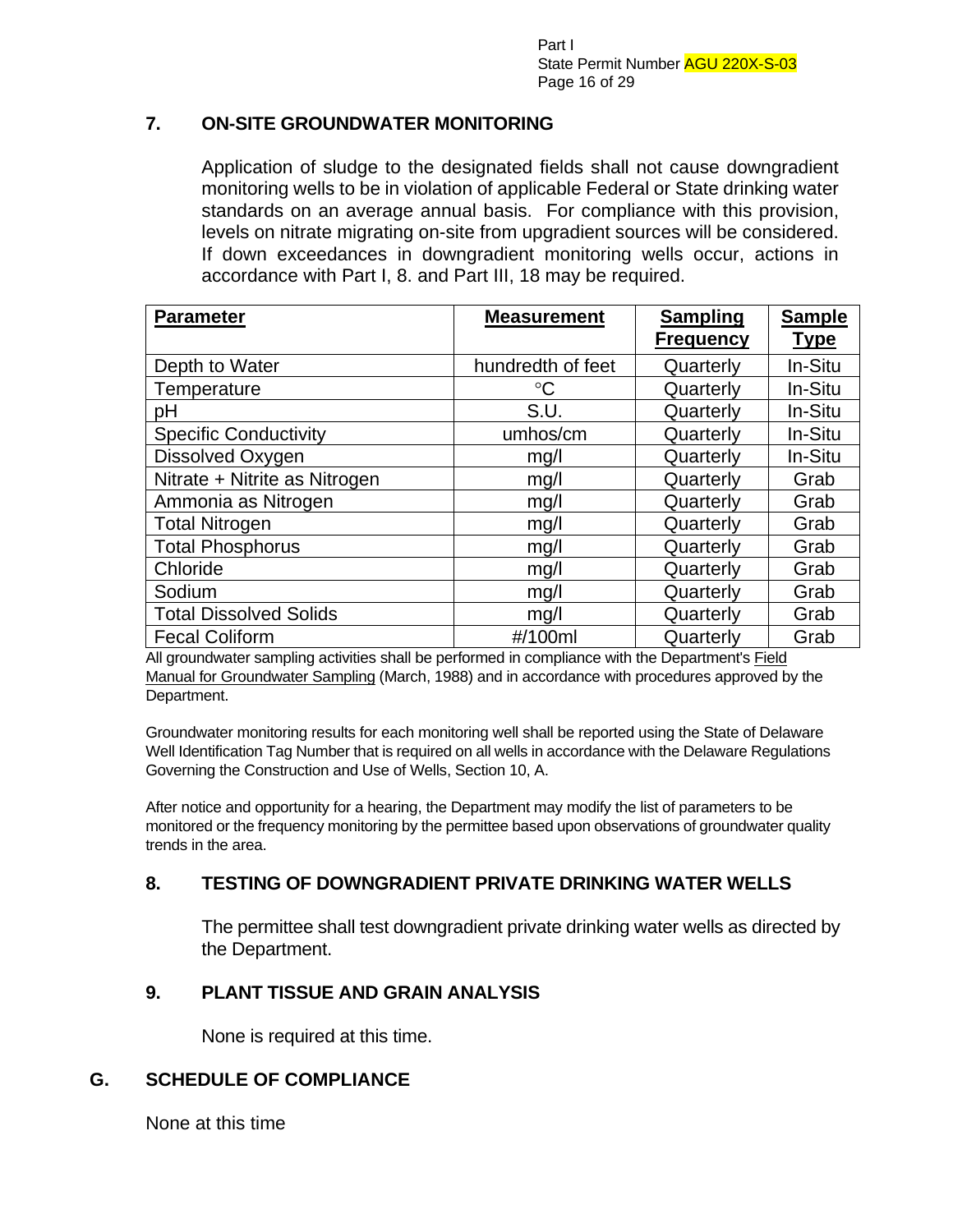## **H. BONDING**

As a requirement for maintaining this permit, the permittee shall file with the Department a bond or other security on a form approved by the Department. The bond shall be conditioned upon the fulfillment of all requirements related to this permit. Liability under the bond shall remain in effect until the expiration date of this permit. A bond in the amount of \$45,000 shall be executed by the applicant and by a corporate surety licensed to do business in this State. The obligation of the applicant and of any corporate surety under the bond shall become due and payable, and all or any part of any cash or securities shall be applied to payment of the costs of properly fulfilling any requirement of the permit if the Department has:

- 1. Notified the applicant and any corporate surety that the conditions of the permit have not been fulfilled, and specified in the notice the particular deficiencies in the fulfillment of the permit conditions;
- 2. Given the applicant and any corporate surety a reasonable opportunity to correct the deficiencies and to fulfill all of the conditions of the permit; and,
- 3. Determined that, at the end of a reasonable length of time, some or all of the deficiencies specified in Part I, H.1, above, remain uncorrected.

# **I. MONITORING**

1. Representative Sampling:

Samples and measurements taken as required in this permit shall be representative of the volume and nature of the sludge, septage and/or waste to be land applied.

2. Recording of Results:

For each measurement or sample taken pursuant to the requirements of this permit, the permittee shall record the following information:

- a. The exact place, date and time of sampling and/or measurement;
- b. The person(s) who performed the sampling and/or measurement;
- c. The dates the analyses were performed and the time the analyses were begun;
- d. The person(s) who performed the analyses; and,
- e. The results of each analysis.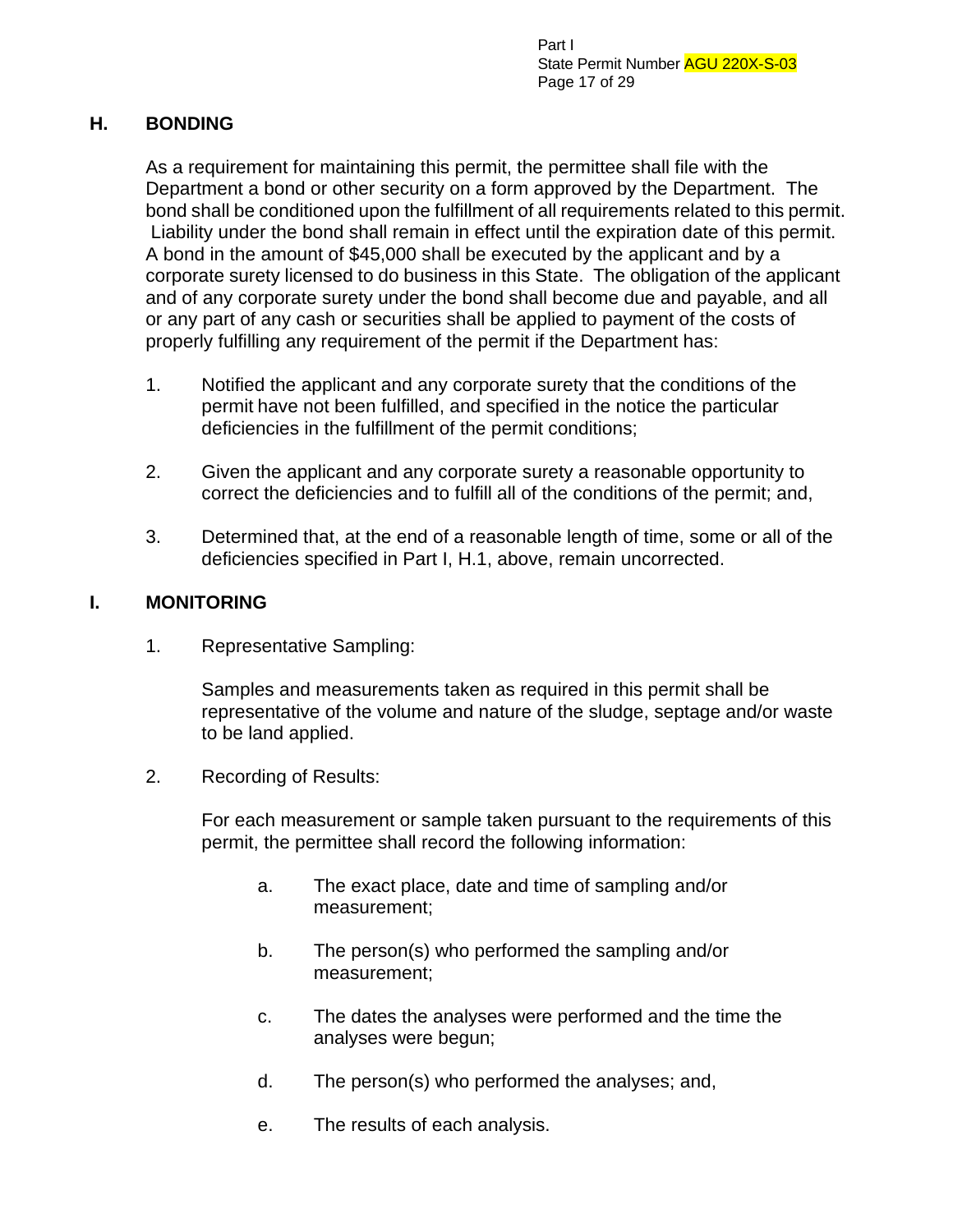## 3. Records Retention:

All records and information resulting from the monitoring activities required by this permit including all records of instrumentation and recording from continuous monitoring instrumentation shall be retained for five (5) years. This period of retention shall be extended automatically during the course of any resolved litigation regarding the regulated activity or regarding control standards applicable to the permittee, or as requested by the Department.

## **J. REPORTING**

- 1. The permittee shall submit to the Department and landowners an annual operation report on or before February 1 of each year for the previous calendar year. The annual report shall be in a format acceptable to the Department and shall include the following:
	- a. The daily operational record (as specified in Part II, A.1);
	- b. The weight (wet and dry tons) and volume of wastewater treatment facility sludge, septage, and waste generated in the lime stabilization plant, and wastes utilized at the land application sites;
	- c. The weight of nitrogen, phosphorus, and potassium, from sludge, septage and/or waste, applied to each field. Supplemental fertilizers must be reported separately;
	- d. Any changes in ownership of the land where the operation is conducted or any change in any lease agreement for the use of such land that may affect or alter the operator's rights upon such land;
	- e. A chemical analysis of soil from each field for the constituents identified in Part I, F.6. The results shall be compared to the corresponding soils data submitted as a part of the Project Development Reports. The procedure for soil analysis shall be consistent with Department guidance;
	- f. A chemical analysis of water from each monitoring well for the constituents identified in Part I, F.7 of this permit. Additionally, all observation and/or monitoring wells surrounding application fields must be monitored and the results recorded before land application begins each calendar year and at least monthly during land application activities.
	- g. Site maps of the same scale and contour interval as the maps submitted with the Project Development Reports, showing the boundaries within each field where sludge, septage and/or waste has been applied during the previous year;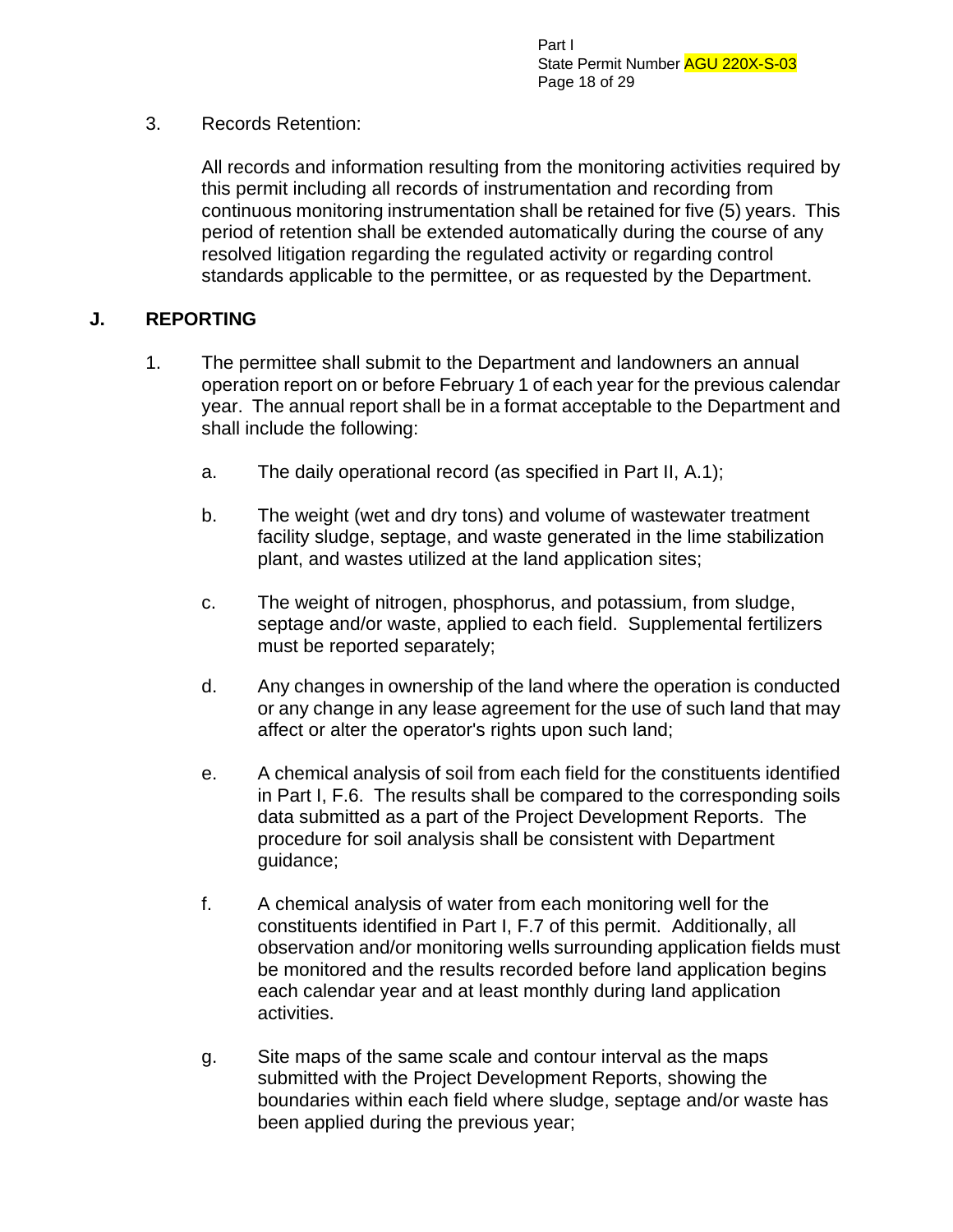Part I State Permit Number AGU 220X-S-03 Page 19 of 29

- h. For each site: the cropping scheme following during the previous year and anticipated for the coming year; crop yield data and an explanation of which portions of the plants were harvested; results of plant tissue and grain analyses, if required; identification of rates for the coming year based on nitrogen mineralization calculations from previous sludge, septage and/or waste application practices;
- i. Sludge, septage and/or waste application rate adjustments, if necessary (See Part I, D.); and
- j. Any other information required by the Department.
- 2. Sludge, septage and/or waste analytical and stabilization process monitoring data and groundwater monitoring results obtained during the previous monitoring period shall be summarized for that period and postmarked no later than the 28th day of the month following the completed reporting period. **If no sludge, septage and/or waste was applied during this quarter a signed statement saying no application occurred this quarter shall be submitted to the Department.** Signed copies of these, and all other reports required herein, shall be submitted to the Department at the following address:

## **DELAWARE DEPARTMENTOF NATURAL RESOURCES AND ENVIRONMENTAL CONTROL, DIVISION OF WATER, SURFACE WATER DISCHARGES SECTION, 89 KINGS HIGHWAY DOVER, DELAWARE 19901 TELEPHONE: (302) 739-9946**

When submitting monitoring results, copies of the original laboratory sheets shall be included. If more than one sample is analyzed during any month, a table showing the range of constituent concentration values shall be prepared and included with the submittal.

- 3. The permittee shall submit copies of all monitoring results to the landowner of each site in accordance with condition F.2, above.
- 4. Test Procedures

Test procedures for laboratory analyses shall conform to the applicable test procedures identified in Section 151 of Part III, (B), of the Department's Guidance and Regulations Governing the Land Treatment of Wastes, unless otherwise specified in this permit.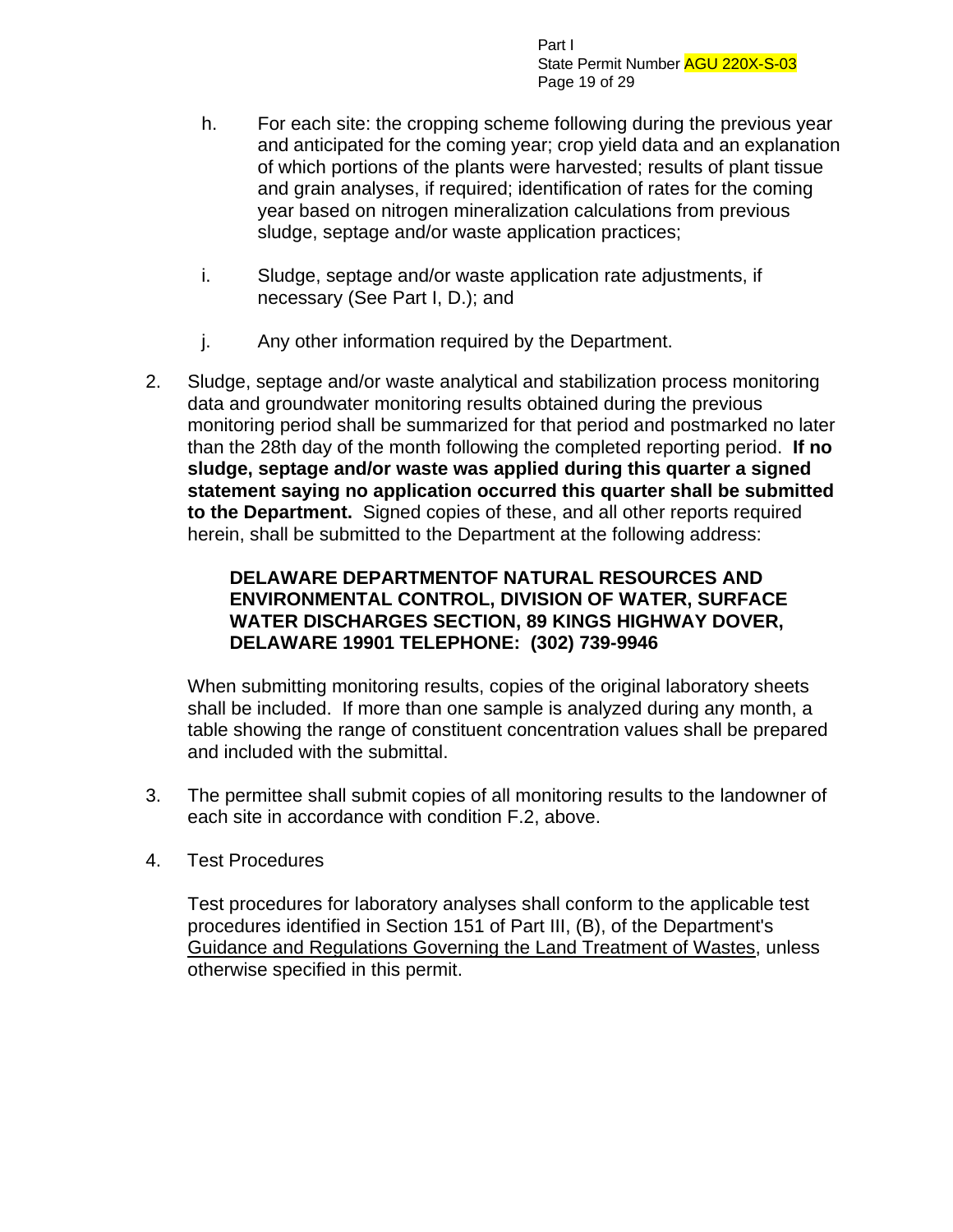Part I State Permit Number AGU 220X-S-03 Page 20 of 29

# **K. DEFINITIONS**

- 1. "Agricultural Utilization" means the application rate of wastes, septage, sludge or sludge products which shall not exceed the nutrient needs of the crop grown on the particular soil plus the other assimilative pathways in soils (e.g. immobilization with organic material, volatilization, and leachate in compliance with drinking water standards). This term may be used interchangeably with "agronomic rate".
- 2. "Composite" means a series of grab samples which have been collected in a manner such that the final sample is representative of the volume and characteristics of the material to be analyzed.
- 3. "Depth of Tillage" means the maximum depth below ground surface at which sludge or waste can be found after injection or incorporation into the soil.
- 4. "Feed crops" are crops produced primarily for consumption by animals.
- 5. "Fiber crops" are crops such as flax, cotton, and hemp.
- 6. "Food crops" are crops consumed by humans. These include, but are not limited to, fruits, vegetables, and tobacco.
- 7. "Land application" means the placement of sludge, treated sludge, septage, waste, or any other product containing these materials within 2 feet below the surface of land used to support vegetative growth.
- 8. "PSRP" means Process to Significantly Reduce Pathogens.
- 9. "Septage" means the liquid and organic solid contents of a septic tank, cesspool, holding tank or portable toilet waste.
- 10. "Sewage" means water carried human or animal wastes from septic tanks, water closets, residences, buildings, industrial establishments, or other places, together with such ground water infiltration, subsurface water, admixture of industrial wastes or other wastes as may be present.
- 11. "Sewage sludge" means sludge which derives in whole or in part from sewage.
- 12. "Sludge" means the accumulated semi liquid suspension, settled solids, or dried residue of these solids that is deposited from (a) liquid waste in a municipal or industrial wastewater treatment plant, (b) surface or ground water treated in a water treatment plant, whether or not these solids have undergone treatment. Septage is included herein as sludge.
- 13. "Treatment" means a process which alters modifies or changes the biological, physical, or chemical characteristics of sludge or liquid waste.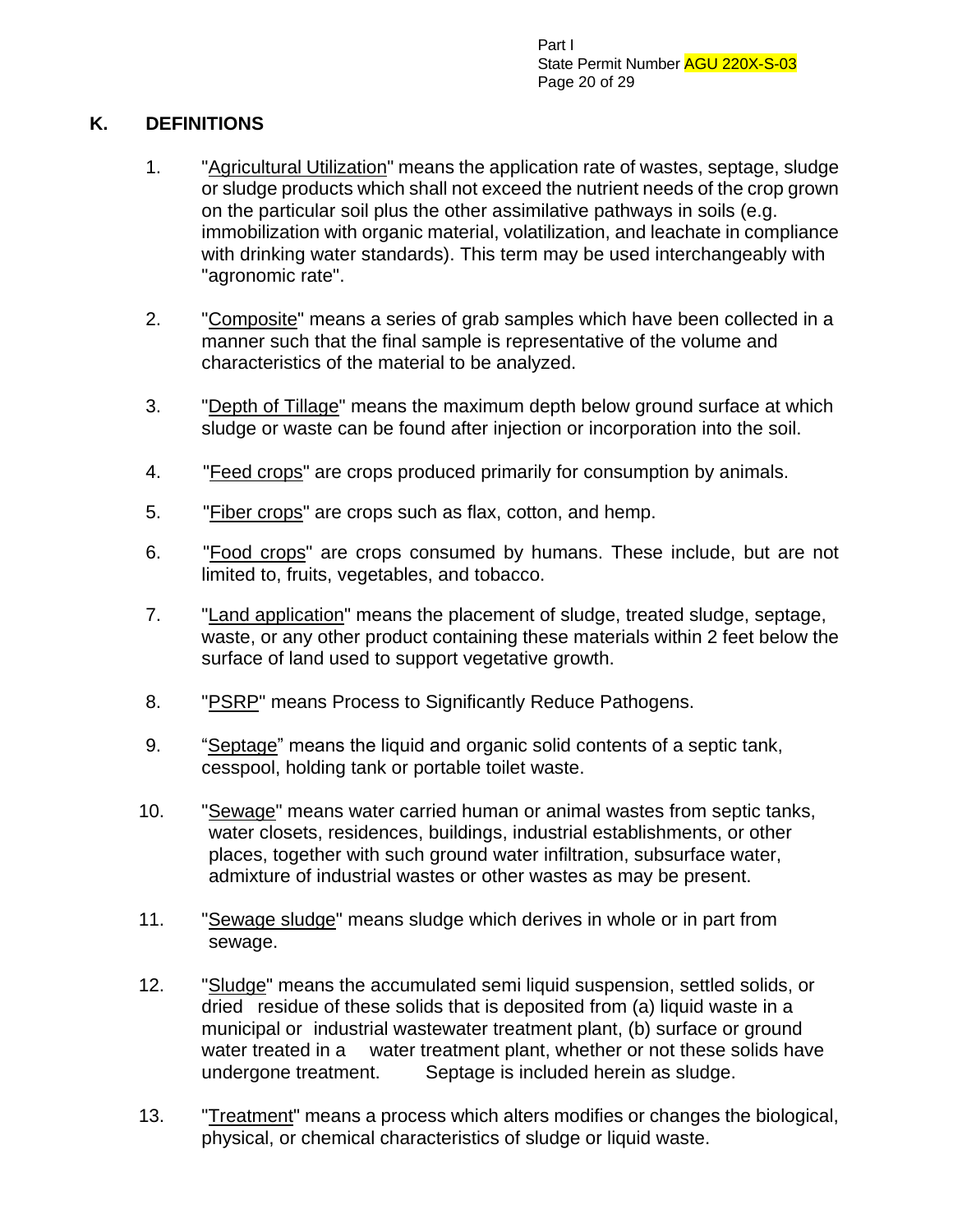Part I State Permit Number AGU 220X-S-03 Page 21 of 29

- 14. "Vector Attraction" is the characteristic of sewage sludge, septage or waste that attracts rodents, flies, mosquitoes, or other organisms capable of transporting infectious agents.
- 15. "Waste" is any material approved for land application that is regulated under Part V of the Department's Guidance and Regulations Governing the Land **Treatment of Wastes.**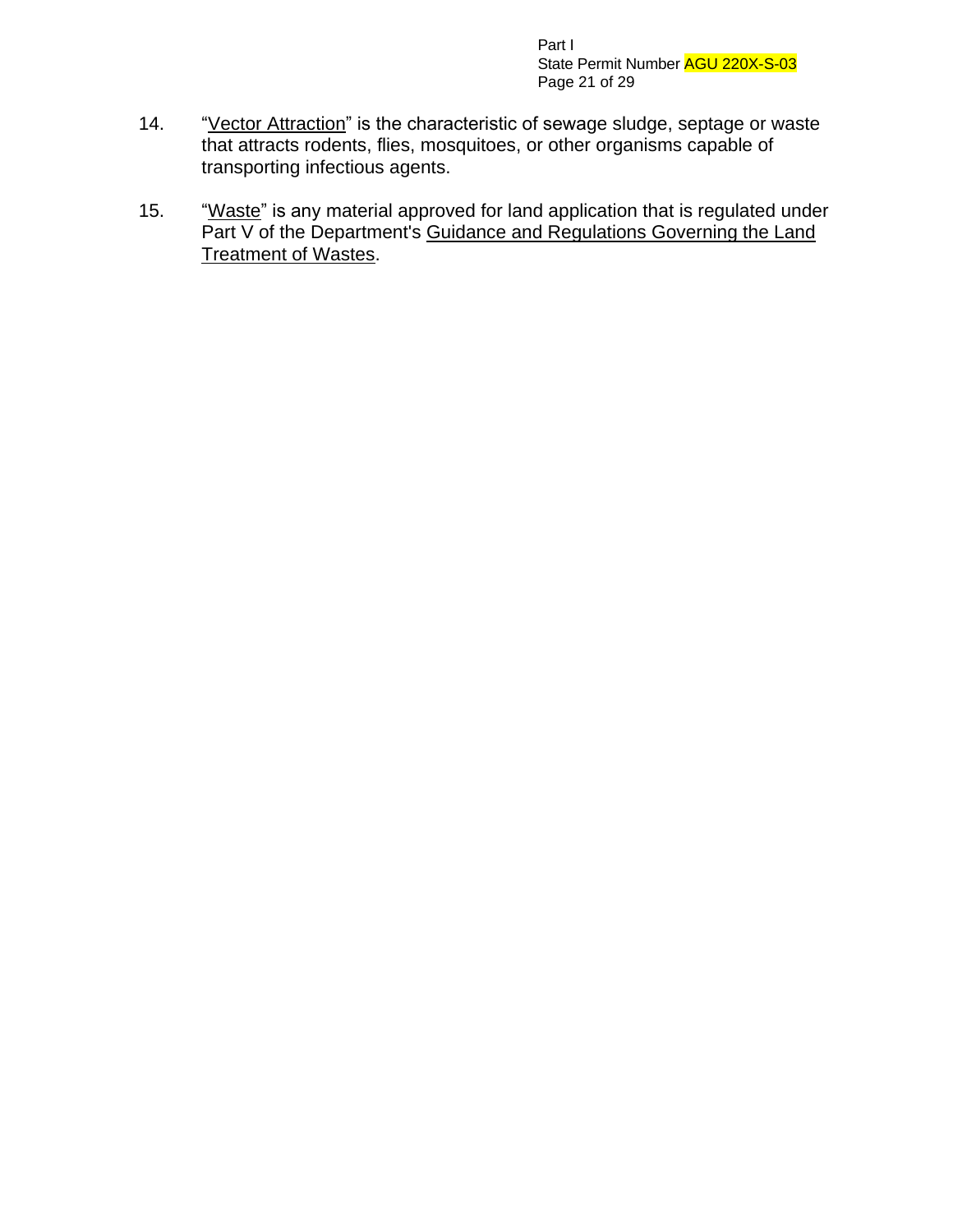### **Part II**

## A. **MANAGEMENT REQUIREMENTS**

1. Land Application of Sludge, Septage and Waste

The permittee shall prepare and maintain an operational record for each day that stabilized sludge, septage and/or waste is applied and when any other management activities are conducted at the land application sites.

The daily operational record shall include the following:

- a. The date, type, and wet or dry weights of sludge and waste applied and the date and number of gallons of septage applied;
- b. The facility from which the sludge and waste originated and the generator location and origins from which septage was collected;
- c. A record of any major deviations from the operating plan;
- d. General daily weather conditions;
- e. The application rates for sludge, waste and septage;
- f. A map for each site showing the area of daily activity;
- g. A record of all actions taken to correct violations of the Regulations;
- h. Management undertaken, such as planting and harvesting of crops, fertilizers and chemicals added, frequency of irrigation, techniques used, etc.
- 2. Change in Operation

The application of sludge, septage and/or waste to the sites authorized herein shall be consistent with the terms and conditions of this permit. The application of sludge, septage and/or waste at levels in excess of the amount necessary to provide plant available nitrogen for the crop being grown, in accordance with the limits identified in Part I, D. of this permit, shall constitute a violation of the permit. Any anticipated facility expansion, production increase, or change in site conditions which would affect the land limiting constituent, create a new land limiting constituent, or adversely affect site conditions must be reported to the Department. Upon review of this information, the Department may invoke the provisions of Part II, B.6 of this permit.

3. Noncompliance Notification

The permittee shall report to the Department: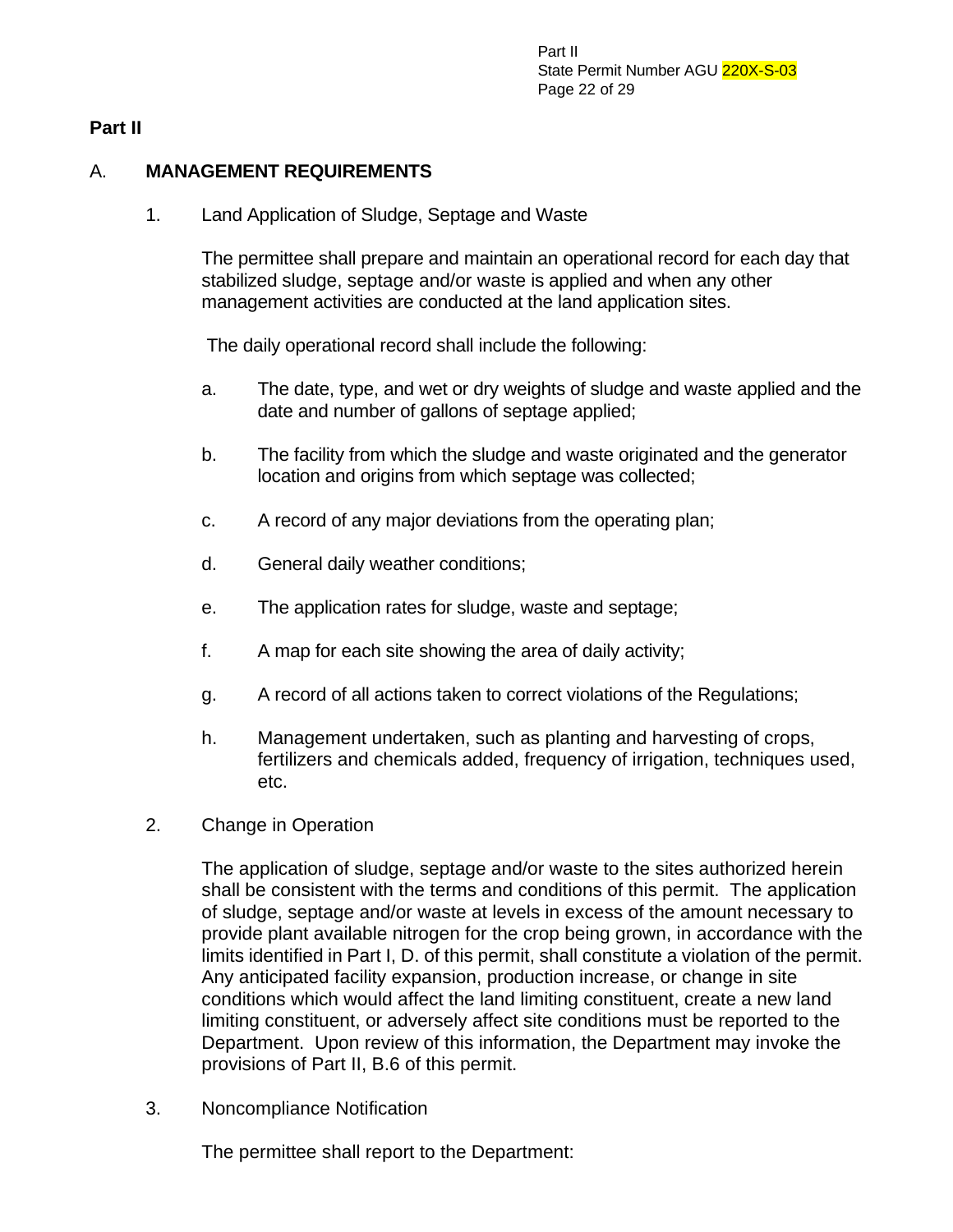Part II State Permit Number AGU 220X-S-03 Page 23 of 29

- a. In writing thirty (30) days before any planned physical alteration or addition to the permitted facilities or activities, if that alteration or addition would result in any significant change in information that was submitted during the permit application process;
- b. In writing thirty (30) days before any anticipated change which would result in noncompliance with any permit condition or Part III, (B), of the Guidance and Regulations Governing the Land Treatment of Wastes or CFR Part 503, Standards for the Use and Disposal of Sewage Sludge;
- c. Orally within twenty-four (24) hours from the time the permittee became aware of any noncompliance which may endanger the public health or the environment, at (800) 662-8802. In addition, a call must be placed at (302) 739-9946 during normal business hours;
- d. In writing as soon as possible but within five (5) days of the date of the permittee knows or should know of any noncompliance unless extended by the Department.

This report shall contain:

- 1) A description of the noncompliance and its cause;
- 2) The period of noncompliance including to the extent possible, times and dates and, if the noncompliance has not been corrected, the anticipated time it is expected to continue; and
- 3) Steps taken or planned to reduce or eliminate the reoccurrence of the noncompliance; and,
- e. In writing as soon as possible after the permittee becomes aware of relevant facts not submitted or incorrect information submitted, in a permit application or any report to the Department. Those facts or the correct information shall be included as part of this report.
- 4. Minimize Impacts

The permittee shall take all necessary actions to eliminate and correct any adverse impact on the public health or the environment resulting from permit noncompliance.

# **B. RESPONSIBILITIES**

1. Renewal Responsibilities

At least 180 days before the expiration date of this permit, the permittee shall submit a new application for a permit or notify the Department of the intent to cease operation by the expiration date. In the event that a timely and sufficient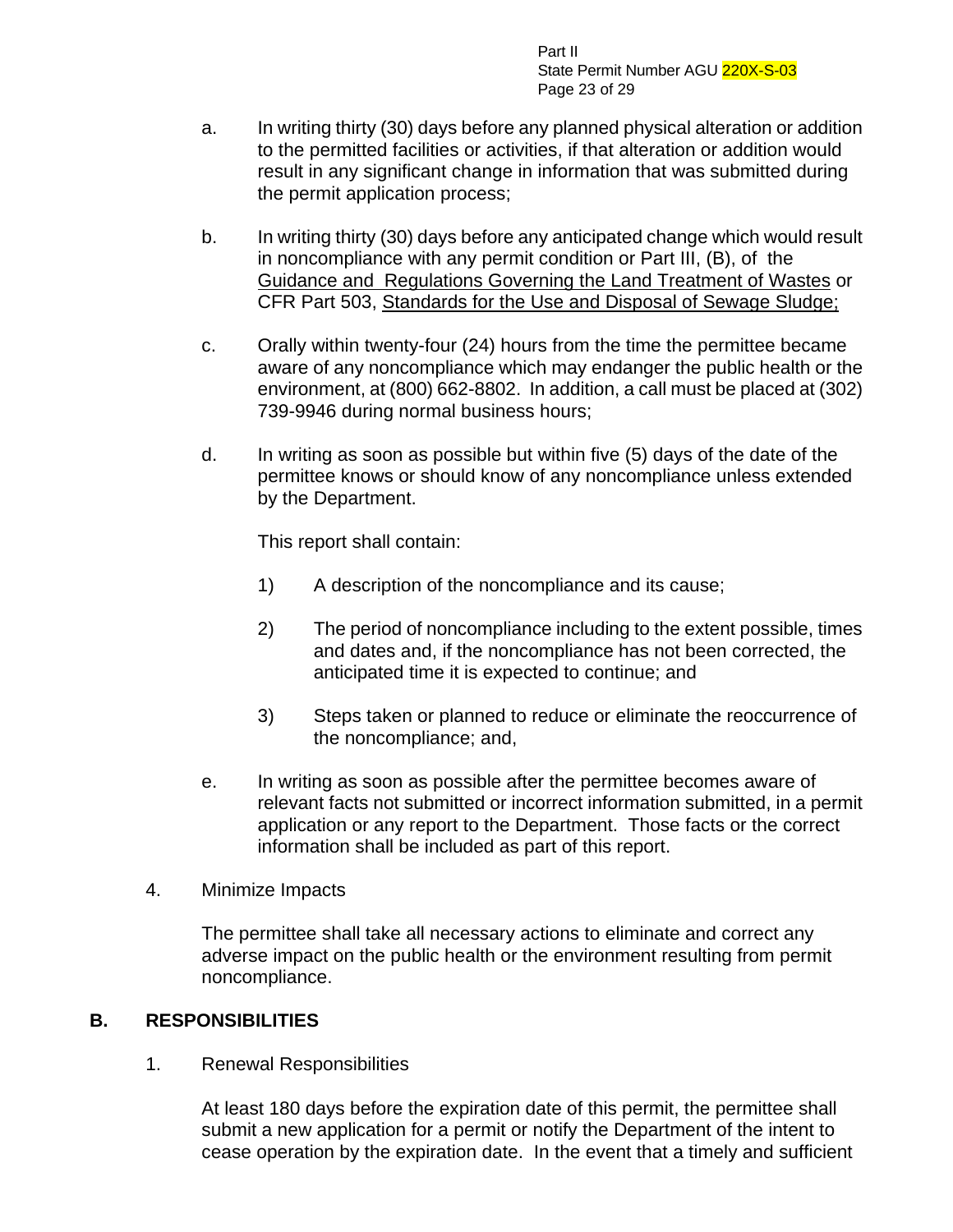Part II State Permit Number AGU 220X-S-03 Page 24 of 29

reapplication has been submitted and the Department is unable, through no fault of the permittee, to issue a new permit before the expiration date of this permit, the terms and conditions of this permit are automatically continued and remain fully effective and enforceable.

2. Entry and Access

The permittee shall allow the Department, consistent with 7 Del. C., Chapter 60 to:

- a. Enter the permittee facility;
- b. Inspect any records that must be kept under this permit;
- c. Inspect any facility, equipment, practice, or operation permitted or required by this permit;
- d. Sample or monitor for the purpose of assuring permit compliance, any substance or any parameter at the facility or land application site;
- 3. Provide Information

The permittee shall furnish to the Department within a reasonable time, any information requested, including copies of records, which may be used by the Department to determine whether cause exists for modifying, revoking, reissuing, or terminating the permit, or to determine compliance with the permit or Part III, (B), of the Guidance and Regulations Governing the Land Treatment of Wastes.

4. Transfer of Ownership or Control

This permit shall be transferable to a new owner or operator provided that the permittee notifies the Department by requesting a minor modification of the permit before the date of transfer and provided that the transferee shows evidence of a legal right to use the site and is otherwise in compliance with all applicable provisions of Part III, (B), of the Department's Guidance and Regulations Governing the Land Treatment of Wastes.

5. Operation of Facility

The permittee shall at all times properly maintain and operate all structures, systems, and equipment for treatment, control and monitoring, which are installed or used by the permittee to achieve compliance with this permit or Part III, (B), of the Guidance and Regulations Governing the Land Treatment of Wastes.

- 6. Permit Revocation and Modification
	- a. After notice and opportunity for a hearing, this permit may be modified or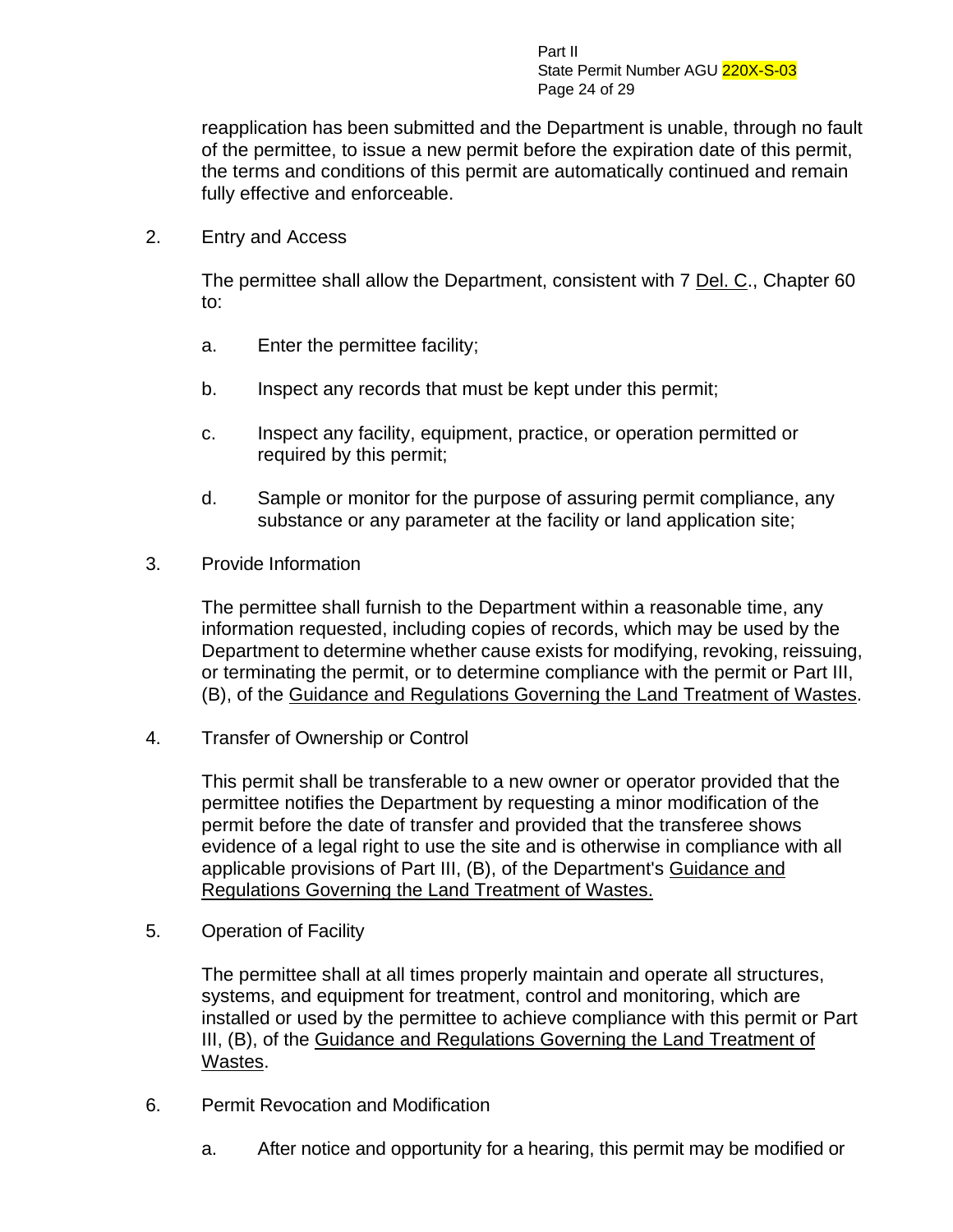revoked in whole or in part during its term for causing including, but not limited to, the following:

- 1) Violation of any terms or conditions of this permit;
- 2) Obtaining this permit by misrepresentation or failure to disclose fully all of the relevant facts;
- 3) Any change in operating conditions that requires either a temporary or permanent permit modification; or
- 4) If the Department finds that the public health, safety or welfare requires emergency action, the Department shall incorporate findings in support of such action in an written notice of emergency revocation issued to the permittee. Emergency revocation shall be effective upon receipt by the permittee. Thereafter, if requested by the permittee in writing, the Department shall provide the permittee a revocation hearing and prior notice thereof. Such hearings shall be conducted in accordance with 7 Del. C., Chapter 60.
- b. The Department may revoke this permit if the permittee violates any permit condition, any provisions of the Guidance and Regulations Governing the Land Treatment of Wastes, or fails to pay applicable Department fees.
- 7. Permit Closure Requirements
	- a. All land approved for the Agricultural Utilization of sludge, septage and waste is required to have a closure report when the land is no longer being utilized as described in permit application when the permit expires. The report must be submitted to the Department within six (6) months of determination that the field(s) will no longer be utilized for sludge, septage or waste application. The closure report shall include the following:
		- 1) A letter from permittee stating the application site(s) (with tax parcel number(s)) that will no longer receive sludge, septage and waste approved by this Permit.
		- 2) A copy of the last sludge, septage and/or waste monitoring results as required in Part I, F.1, F.2, and F.3 of this permit.
		- 3) A copy of the last soil monitoring results as required in Part 1, F.6 of this permit. A soil test is required after the last land application of sludge, septage and/or waste.
		- 4) A copy of the last groundwater monitoring well results as required in Part I, F.7 of this permit. Groundwater samples shall be collected at minimum ninety (90) days after the last land application of sludge,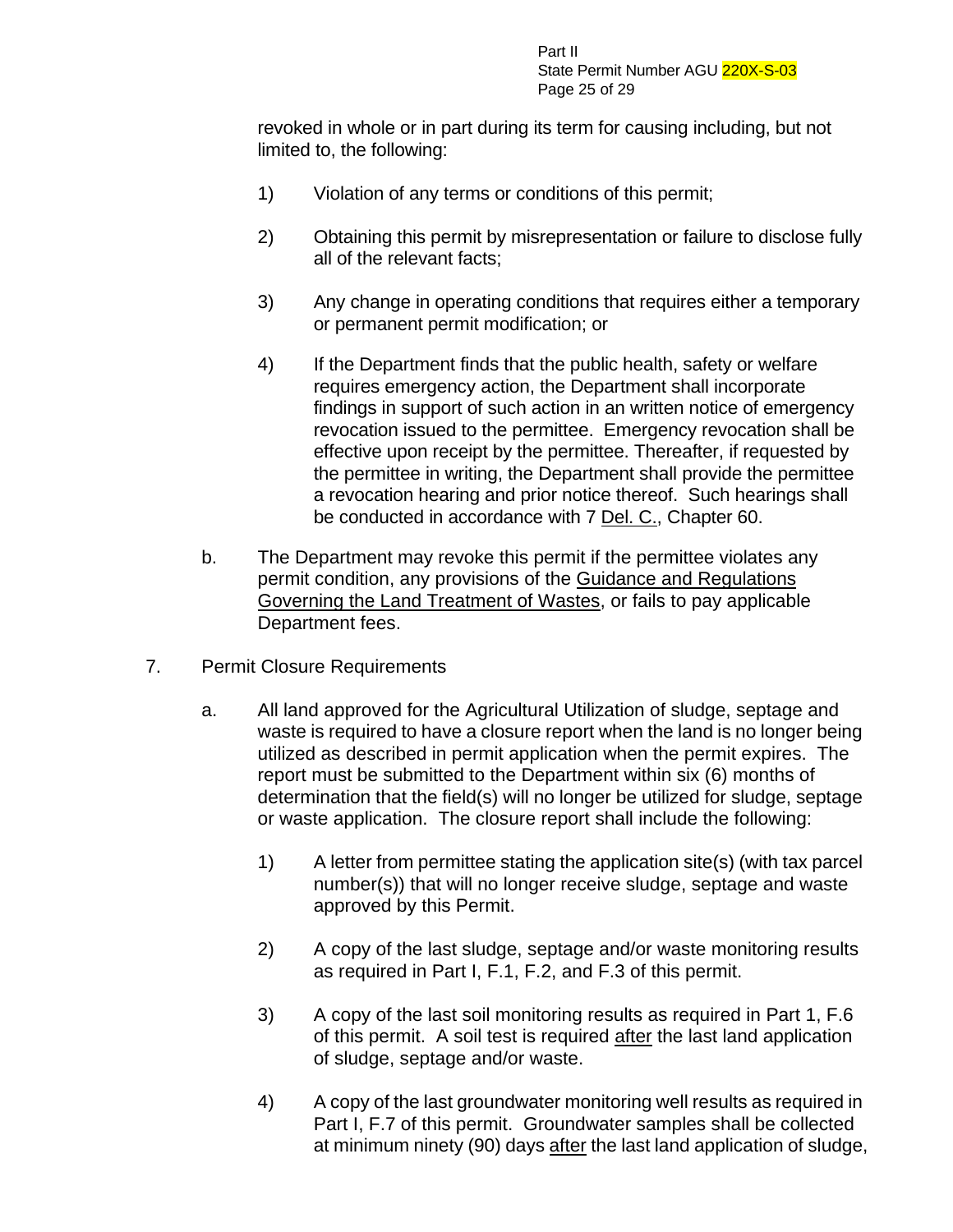Part II State Permit Number AGU 220X-S-03 Page 26 of 29

septage, or waste.

#### 8. Oil and Hazardous Substance Liability

Nothing in this permit shall be construed to preclude the institution of any legal action or relieve the permittee from any responsibilities, liabilities, or penalties to which the permittee is or may be subject under 7 Del. C., Chapter 60.

9. State Laws

Nothing in this permit shall be construed to preclude the institution of any legal action or relieve the permittee from any responsibilities, liabilities, or penalties established pursuant to any applicable State law or regulation.

10. Property Rights

The issuance of this permit does not convey any property rights in either real or personal property, or any exclusive privileges, nor does it authorize any injury to private property or any invasion of personal rights, or any infringement of Federal, State or local laws or regulations.

11. Severability

If any provision of this permit is held invalid, the remainder of this permit shall not be affected. If the application of any provision of this permit to any circumstance is held invalid, its application to other circumstances shall not be affected.

12. Compliance Required

The permittee shall comply with all conditions of the permit.

13. Reopener

In the event that the Part III, B, of the Guidance and Regulations Governing the Land Treatment of Wastes or applicable Federal Regulations are revised, this permit may be reopened and modified accordingly after notice and opportunity for a public hearing.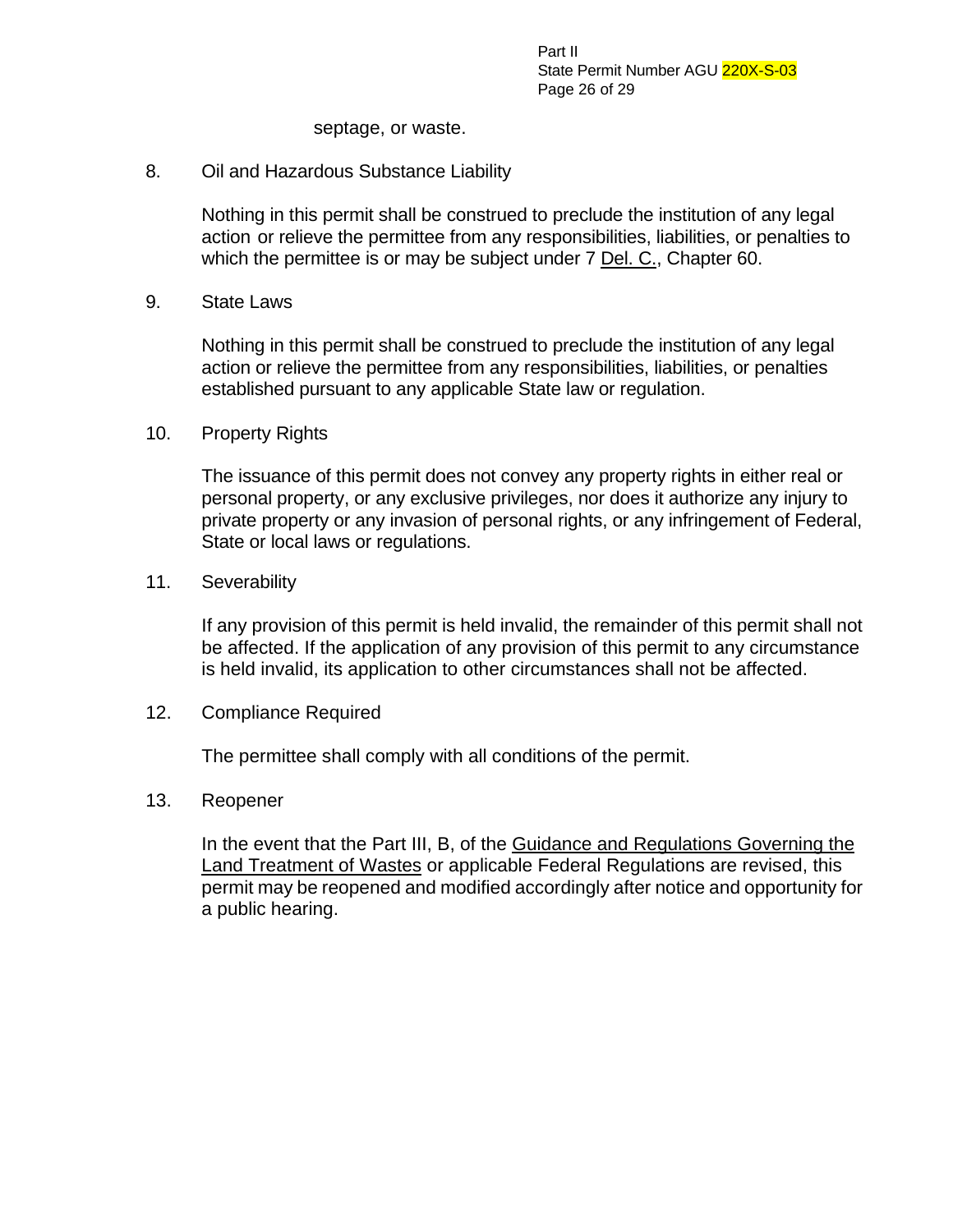#### **Part III**

### A. **SPECIAL CONDITIONS**

The permittee must ensure that the following conditions are met:

- 1. Only sludge and septage meeting the requirements for stabilization and the processed to significantly reduce pathogens by methods approved by the Department and as specified in this permit may be land applied.
- 2. Sludge, septage and waste shall be transported to the land treatment site in accordance with Delaware Waste Transporters Permit No. WH-13.
- 3. The septage stabilization facility and the land application areas shall be managed in such a manner as to prevent objectionable odors beyond the site boundaries. If the Department determines obnoxious odors produced by activities at Clean Delaware are a public nuisance, the permittee shall with the approval of the Department, take the necessary steps to eliminate such odors. Failure to control odors may result in the Departments invoking Part II, B.6 of this permit.
- 4. A minimum one (1) foot freeboard must be maintained in the septage storage tank at all times.
- 5. Grease trap waste removed from restaurants grease traps may be directly land applied at the site without prior lime stabilization provided that only kitchen waste is processed through the grease trap. Part V of the Guidance and Regulations Governing The Land Treatment of Wastes apply to the collection, storage, treatment, application and monitoring of grease trap waste handling.
- 6. The permittee shall pay the Department the lawful annual permit fee for the agricultural utilization of sludge as established by Legislature.
- 7. The septage lime stabilization treatment system described in this permit is designated as a Class I facility and requires a Class I licensed wastewater operator.
- 8. Septage solids shall not be land applied onto areas where septage supernatant is spray irrigated.
- 9. Septage supernatant may not be spray irrigated onto barren fields.
- 10. Septage supernatant must be applied in a manner such that the application is even and uniform over the area being irrigated.
- 11. The septage application field(s) shall be managed in such a manner as to prevent septage pooling and/or discharge to any surface waters. Should pooled areas become evident, no spraying shall be conducted in those areas until saturated conditions no longer exist.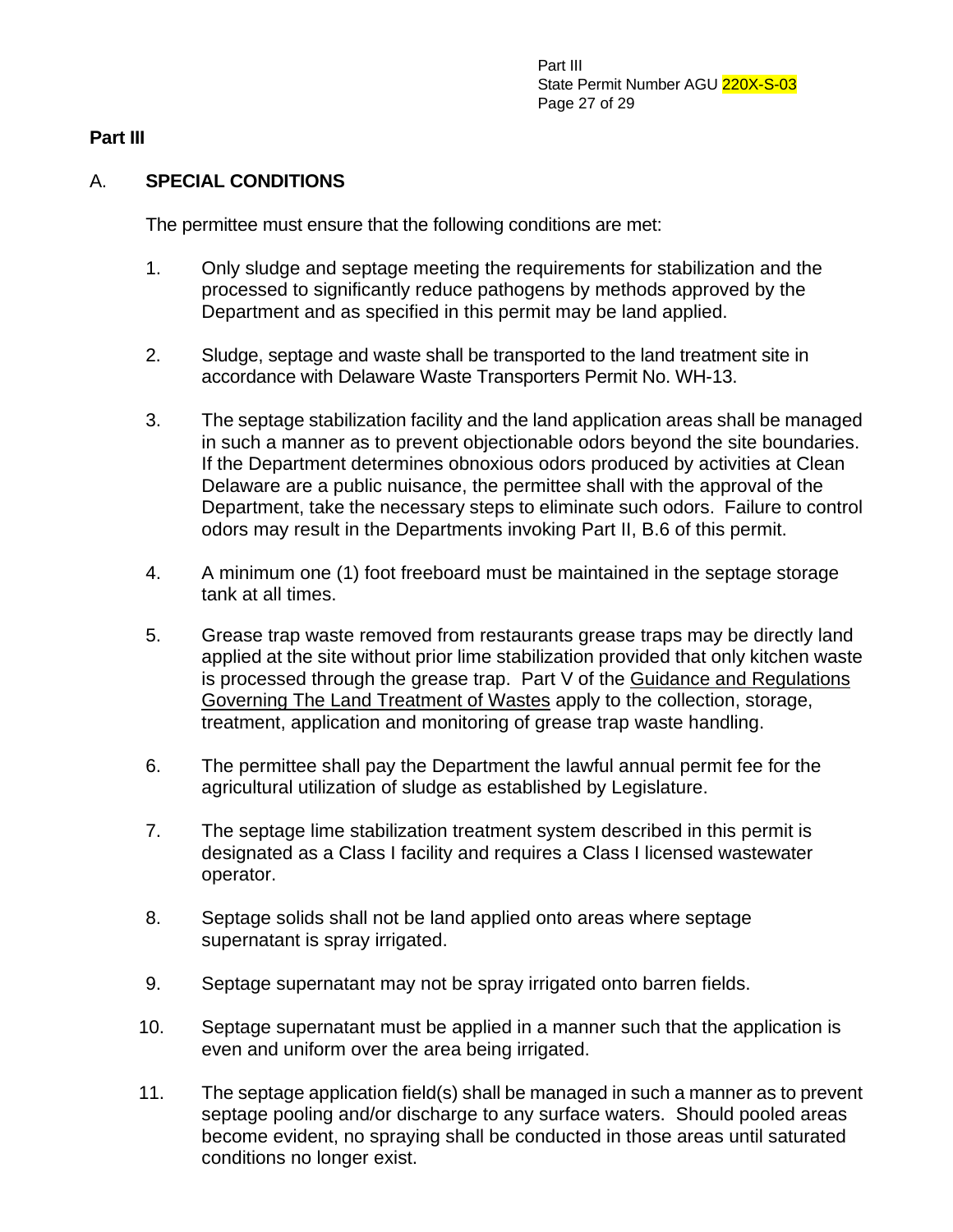Part III State Permit Number AGU 220X-S-03 Page 28 of 29

- 12. Pre Start Up (Must be accomplished annually for each application site)
	- a. Prior to the application of sludge, septage and/or waste, buffer zones and the areas on which the material is to be applied must be clearly marked with stakes or other suitable markers acceptable to the Department.
	- b. The permittee must notify the Department at (302) 739-9946 at least two (2) working days prior to the application of sludge, septage and/or waste to any field for the first time each calendar year.
	- c. Before the permittee can begin to apply sludge, septage or waste to the designated site, a pre start up inspection may be conducted by the Department to verify that proper buffer zones and non application areas are suitably marked. Based on the results of the pre start up inspection, the Department will either:
		- 1) grant approval for sludge, septage and/or waste application operations to begin or;
		- 2) require the permittee to perform additional site preparation (such work must be performed and approved prior to sludge, septage and/or waste application).
- 13. Application Measures
	- a. Utilization of industrial septage, with the exception of septage generated by restaurants, must receive separate authorization from the Department prior to land application.
	- b. If at any time during the sludge, septage, and/or waste application period the depth to groundwater is less than 20 inches from the surface, all sludge, septage and/or waste application activities shall immediately cease and the Department shall be notified. Departmental approval shall then be required before sludge and/or waste application operations can continue.
- 14. Post Application Measures
	- a. The facility must provide the Department with a crop plan for the year in which sludge, septage and/or waste is to be applied to lands specified in this permit. Any changes to the crop rotation plan must be approved by the Department prior to implementation.
	- b. The Annual Report shall be submitted to the Department as required in Part I, F.1 of this permit. Should the permittee fail to supply the required documents on or before the deadline specified, the Department may revoke this permit.